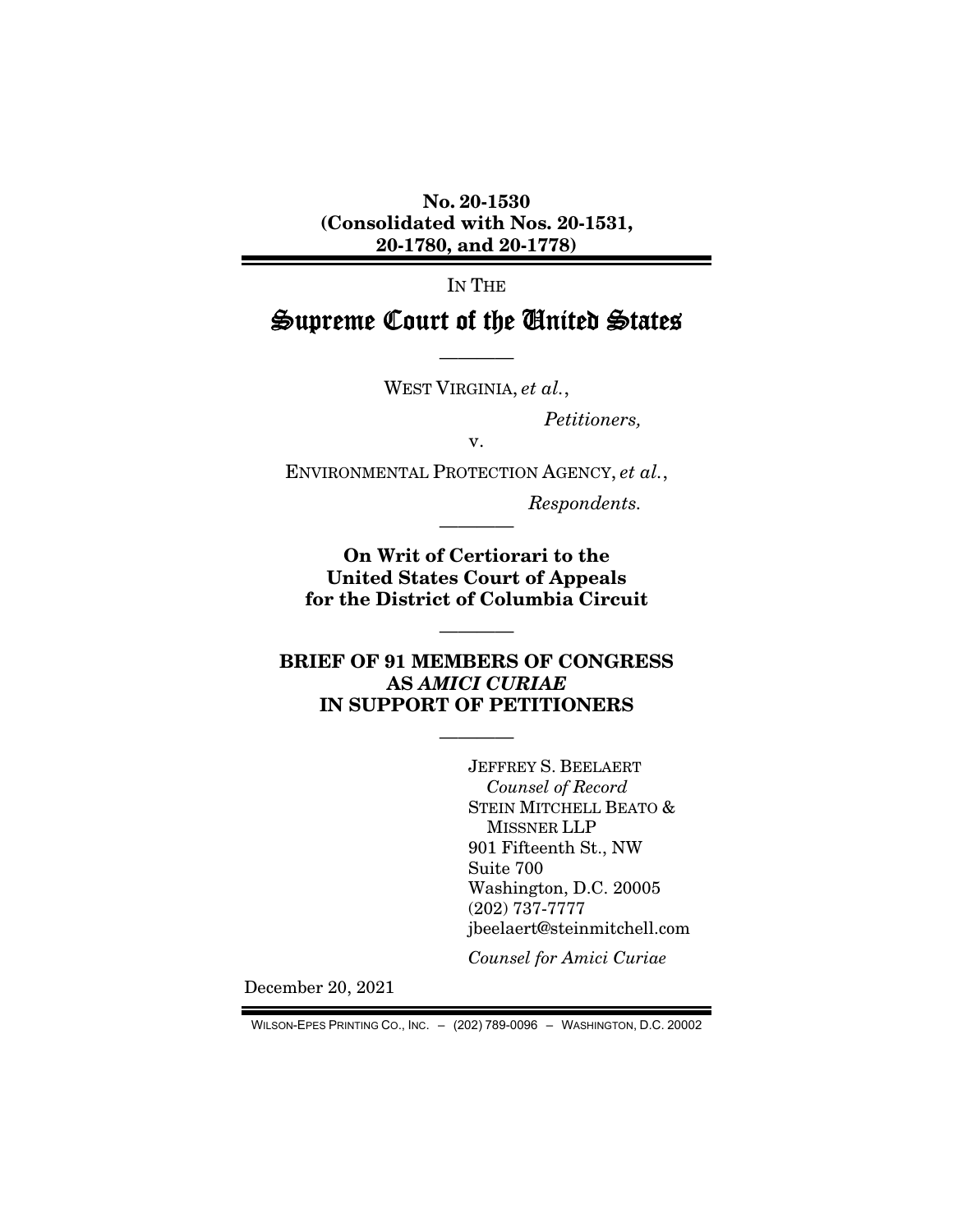# TABLE OF CONTENTS

|--|

| TABLE OF AUTHORITIES                                                                                                               | ii |
|------------------------------------------------------------------------------------------------------------------------------------|----|
| STATEMENT OF INTEREST                                                                                                              | 1  |
| SUMMARY OF ARGUMENT                                                                                                                | 7  |
|                                                                                                                                    | 9  |
| I. The major questions doctrine forecloses<br>the EPA's far-reaching assertion of                                                  | 9  |
| II. In recent years, Congress has addressed<br>greenhouse gas emissions in several bills<br>that the President has signed into law | 12 |
| A. Congress has authorized transform-<br>ative incentives for new technologies<br>and appropriated billions of dollars             | 13 |
| B. Outside of the Clean Air Act, Congress<br>passed a new law to reduce green-                                                     | 17 |
| C. Within the Clean Air Act, Congress<br>has added only references to<br>carbon dioxide and greenhouse gas                         | 19 |
|                                                                                                                                    | 21 |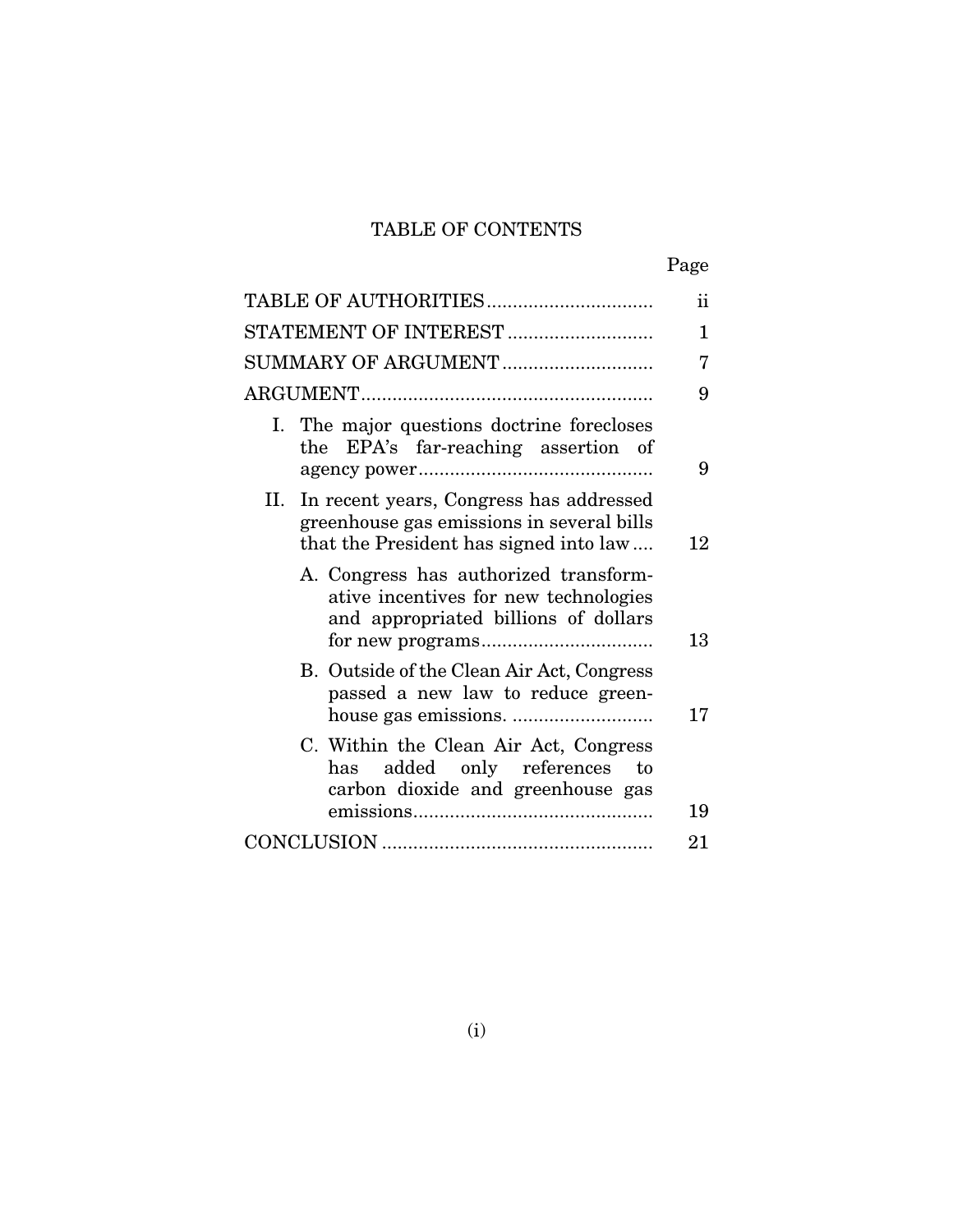# TABLE OF AUTHORITIES

CASES Page(s)

| Am. Bar Ass'n v. FTC,<br>430 F.3d 457 (D.C. Cir. 2005)         | 12 |
|----------------------------------------------------------------|----|
| Bowsher v. Synar,                                              | 9  |
| Dep't of Transp. v. Ass'n of Am. Railroads,                    | 9  |
| FDA v. Brown & Williamson Tobacco Corp.,                       |    |
| Gonzales v. Oregon,                                            | 10 |
| Mistretta v. United States,                                    | 10 |
| New Jersey v. EPA,<br>517 F.3d 574 (D.C. Cir. 2008)            | 11 |
| Rodriguez v. United States,                                    | 10 |
| United States v. Philadelphia Nat'l Bank,                      | 10 |
| United States Forest Serv. v. Cowpasture<br>River Pres. Ass'n, | 10 |
| Utility Air Regulatory Grp. v. EPA,                            |    |
| Whitman v. Am. Trucking Ass'ns,                                | 10 |

ii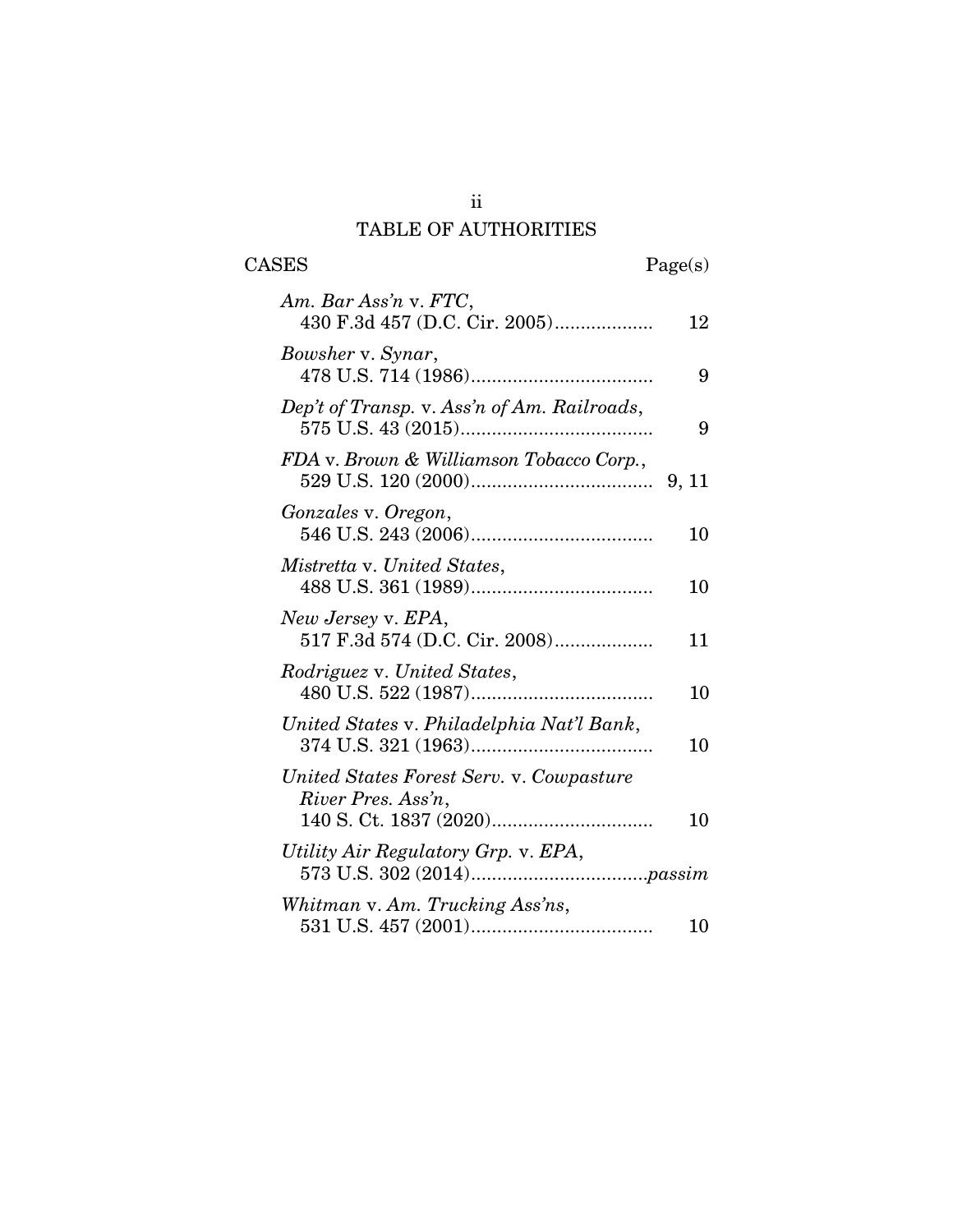# iii TABLE OF CONTENTS

| STATUTES                                                                         | Page |
|----------------------------------------------------------------------------------|------|
|                                                                                  | 16   |
|                                                                                  | 14   |
|                                                                                  | 14   |
|                                                                                  | 14   |
| American Innovation and Manufacturing<br>Act:                                    |      |
|                                                                                  | 17   |
|                                                                                  |      |
|                                                                                  | 18   |
|                                                                                  | 19   |
| Bipartisan Budget Act of 2018, Pub. L. No.                                       | 13   |
| Clean Air Act:                                                                   |      |
|                                                                                  | 20   |
|                                                                                  |      |
|                                                                                  |      |
| Clean Air Act Amendments of 1990, Pub. L.<br>No. 101-549, 104 Stat. 2703         | 20   |
| Consolidated Appropriations Act of 2021,<br>Pub. L. No. 116-260:                 |      |
|                                                                                  | 14   |
| Utilizing Significant Emissions<br>with<br>Innovative Technologies (USE IT) Act, |      |
| § 102(b), 134 Stat. 2244-47                                                      | 21   |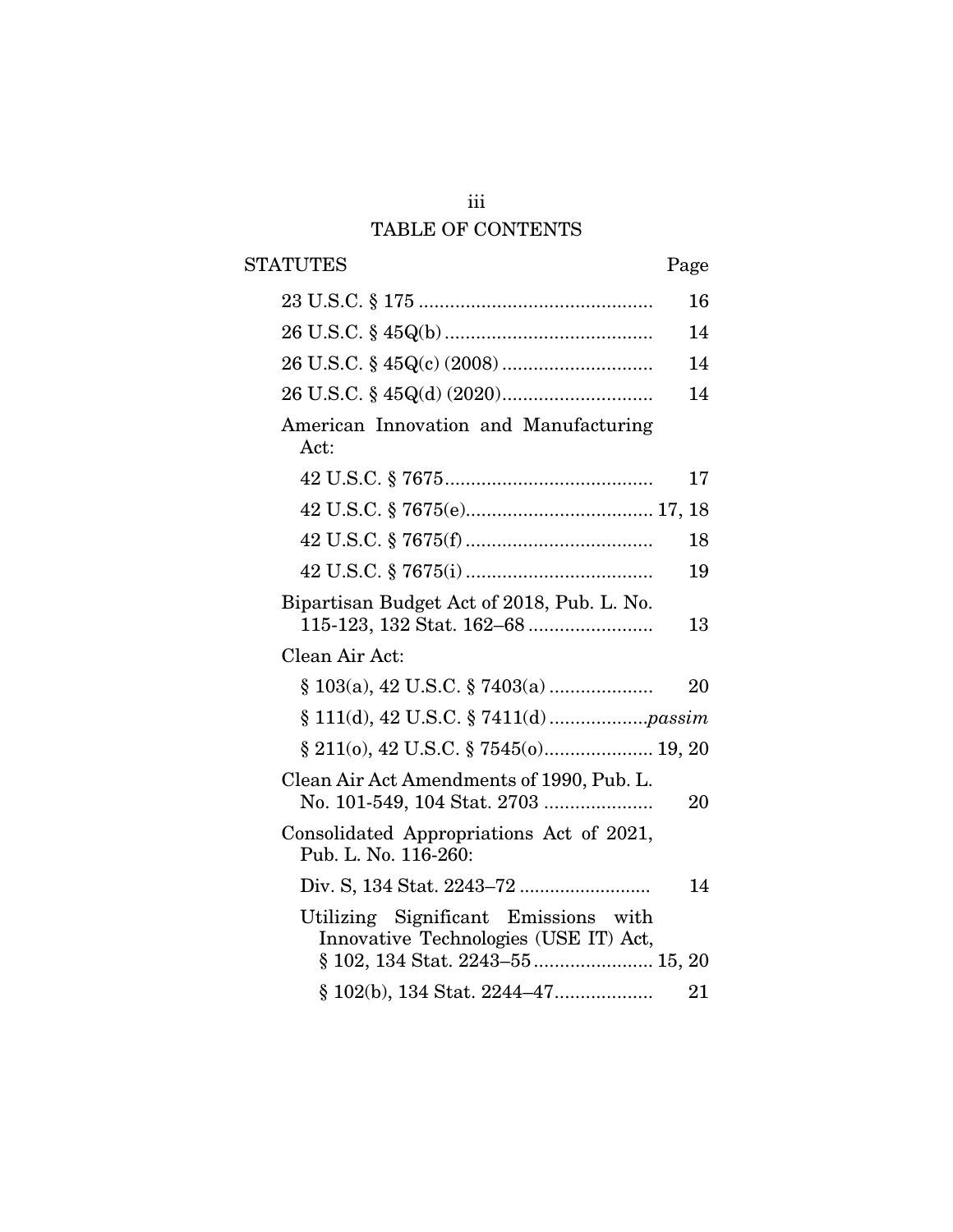# iv TABLE OF AUTHORITIES—Continued

Page(s)

| American Innovation and Manufacturing<br>$(AIM)$ Act, § 103,                         |    |
|--------------------------------------------------------------------------------------|----|
|                                                                                      |    |
|                                                                                      | 16 |
| Div. Z, tit. VI, 134 Stat. 2553–56                                                   | 16 |
| Energy Improvement and Extension Act of<br>2008, Pub. L. No. 110-343, § 115, 122     | 14 |
| Energy Independence and Security Act of<br>2007, Pub. L. No. 110-140, § 201, 121     | 19 |
|                                                                                      | 20 |
|                                                                                      | 20 |
| Infrastructure Investment and Jobs Act,<br>Pub. L. No. 117-58, 135 Stat. 429  16, 17 |    |
| §§ 11401–06, 135 Stat. 546–78                                                        | 16 |
|                                                                                      | 16 |
| §§ 41004, 41007, 41008, 135 Stat. 1128-                                              | 17 |
| OTHER AUTHORITIES                                                                    |    |
| 166 Cong. Rec. S7909 (daily ed. Dec. 21,                                             | 16 |
| 166 Cong. Rec. S7913 (daily ed. Dec. 21,                                             |    |

2020) .......................................................... 15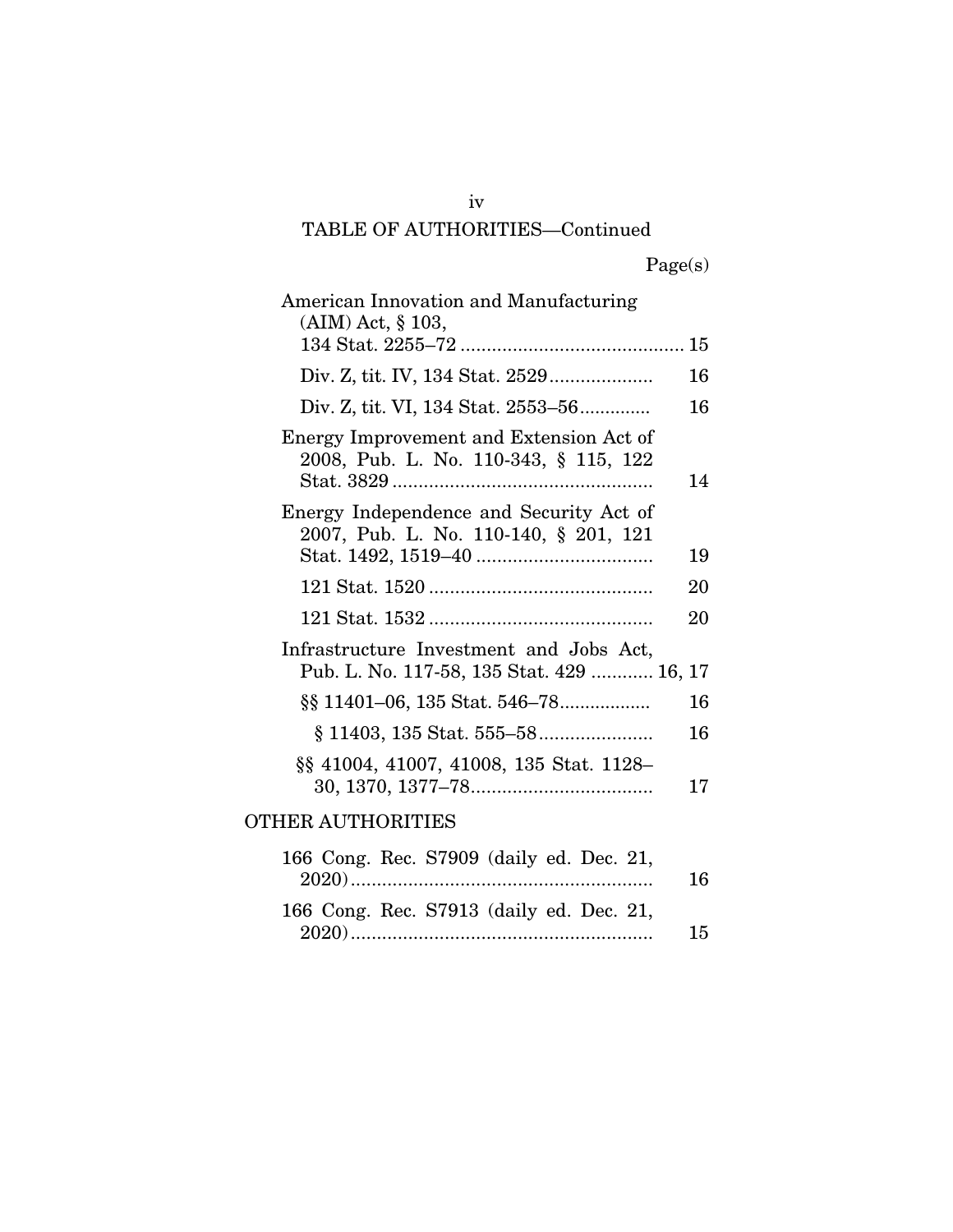# TABLE OF AUTHORITIES—Continued

| Standards of Performance for New, Recon-<br>structed, and Modified Sources and<br>Emissions Guidelines for Existing<br>Sources: Oil and Natural Gas Sector<br>Climate Review, 86 Fed. Reg. 63,110                                                            | 11 |
|--------------------------------------------------------------------------------------------------------------------------------------------------------------------------------------------------------------------------------------------------------------|----|
| Carbon Pollution Emission Guidelines for<br>Existing Stationary Sources: Electric<br>Utility Generating Units, 80 Fed. Reg.                                                                                                                                  | 11 |
| Standards of Performance for Greenhouse<br>Gas Emissions, 80 Fed. Reg. 64,510 (Oct.                                                                                                                                                                          | 7  |
| Standards of Performance for New and<br>Existing Stationary Sources: Electric<br>Utility Steam Generating Units, 70 Fed.                                                                                                                                     | 11 |
| Clean Air Act Amendments of 1987:<br>Hearings on S.300, S.321, S.1351, &<br>S.1384 before the Subcmte. on Envtl.<br>Prot. of the S. Cmte. on Env't & Public                                                                                                  | 11 |
| Press Release, Capito, Heitkamp Announce<br>Bipartisan Carbon Capture Technology<br>Bill Signed Into Law (Feb. 9, 2018),<br>https://www.capito.senate.gov/news/press<br>-releases/capito-heitkamp-announce-bipa<br>rtisan-carbon-capture-technology-bill-sig |    |
|                                                                                                                                                                                                                                                              | 13 |

v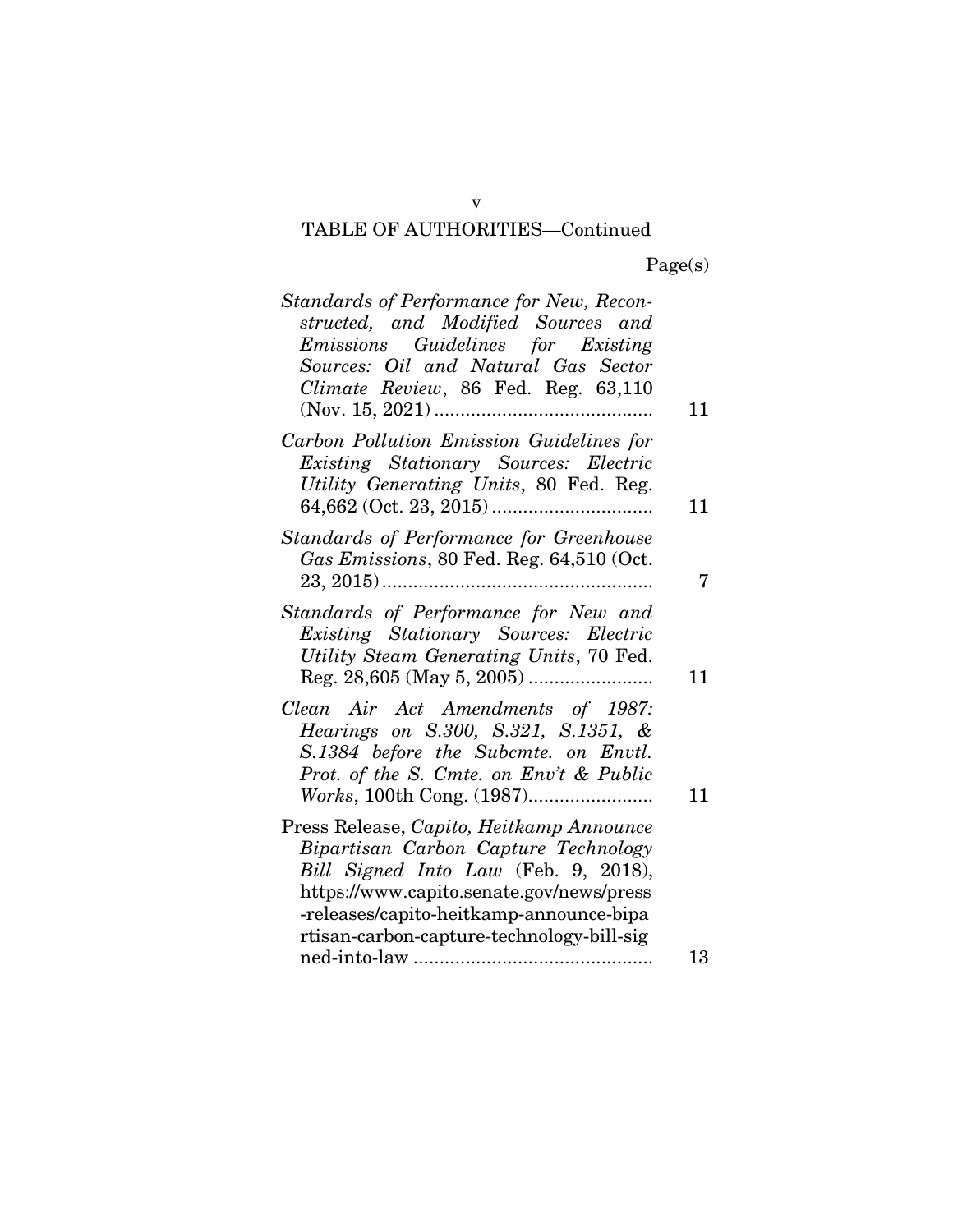#### STATEMENT OF INTEREST<sup>1</sup>

Amici are Senators and Representatives duly elected to serve in the United States Congress, in which the Constitution vests all legislative powers. As elected members of Congress, Amici have strong institutional interests in protecting Congress's power to enact legislation governing our nation, including laws addressing greenhouse gas emissions. Amici include:

Senator Shelley Moore Capito of West Virginia

Senate Republican Leader Mitch McConnell of Kentucky

Representative Cathy McMorris Rodgers of Washington, 5th Congressional District

Minority Leader Kevin McCarthy of California, 23rd Congressional District

Senator John Barrasso, M.D., of Wyoming

Senator Marsha Blackburn of Tennessee

Senator Roy Blunt of Missouri

Senator John Boozman of Arkansas

Senator Mike Braun of Indiana

Senator Richard Burr of North Carolina

Senator Bill Cassidy, M.D., of Louisiana

Senator John Cornyn of Texas

<sup>1</sup> Pursuant to Supreme Court Rule 37.6, amici represent that this brief was not authored in whole or in part by any party or counsel for any party. No person or party other than amici or their counsel made a monetary contribution to the preparation or submission of this brief. The parties have filed blanket consents to the filing of amicus curiae briefs. See S. Ct. R. 37.3.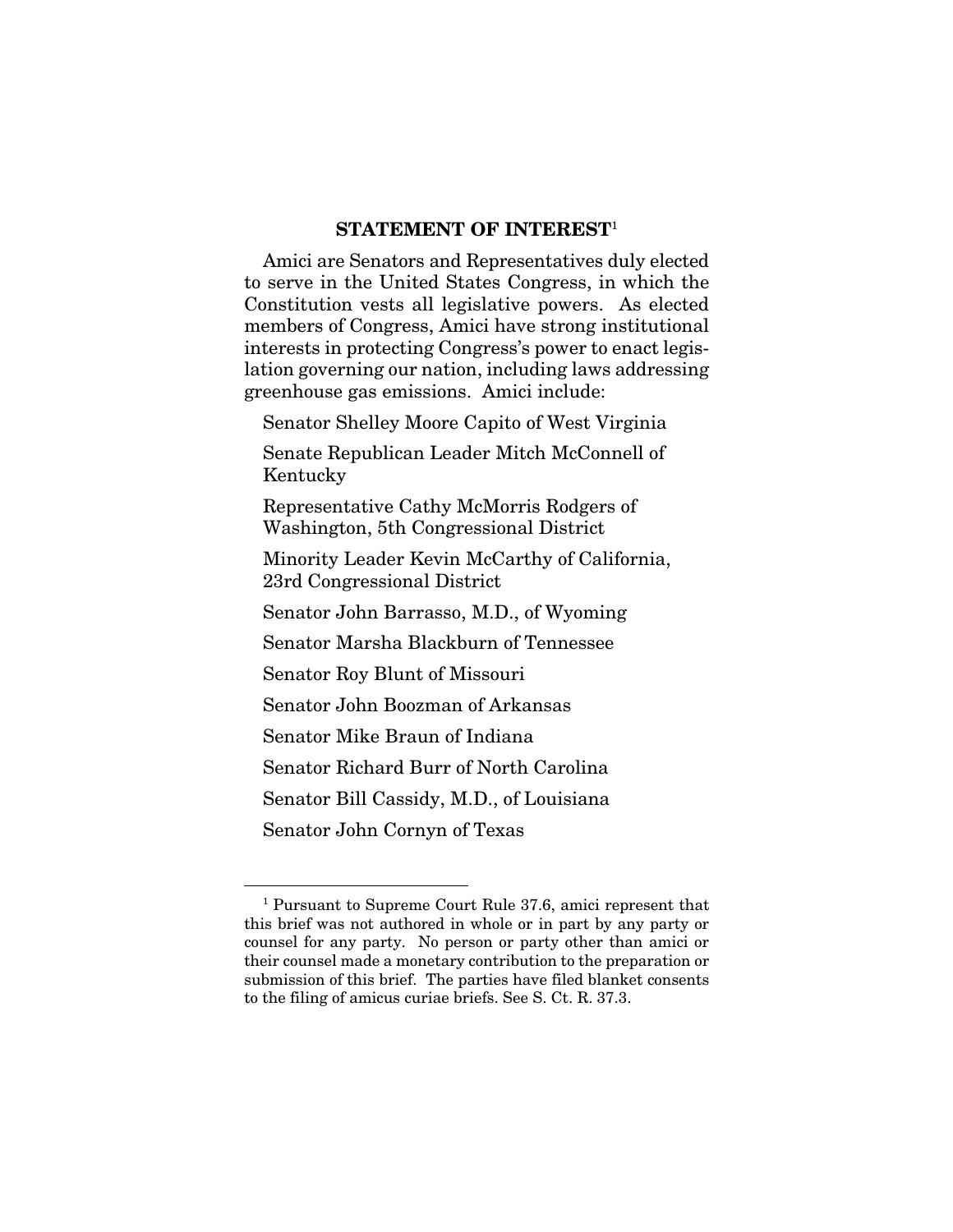Senator Tom Cotton of Arkansas Senator Kevin Cramer of North Dakota Senator Mike Crapo of Idaho Senator Ted Cruz of Texas Senator Steve Daines of Montana Senator Joni K. Ernst of Iowa Senator Deb Fischer of Nebraska Senator Lindsey O. Graham of South Carolina Senator Bill Hagerty of Tennessee Senator Josh Hawley of Missouri Senator John Hoeven of North Dakota Senator Cindy Hyde-Smith of Mississippi Senator James M. Inhofe of Oklahoma Senator Ron Johnson of Wisconsin Senator John Kennedy of Louisiana Senator James Lankford of Oklahoma Senator Mike Lee of Utah Senator Cynthia M. Lummis of Wyoming Senator Roger Marshall, M.D., of Kansas Senator Jerry Moran of Kansas Senator Lisa Murkowski of Alaska Senator Rand Paul, M.D., of Kentucky Senator Rob Portman of Ohio Senator James E. Risch of Idaho Senator M. Michael Rounds of South Dakota

2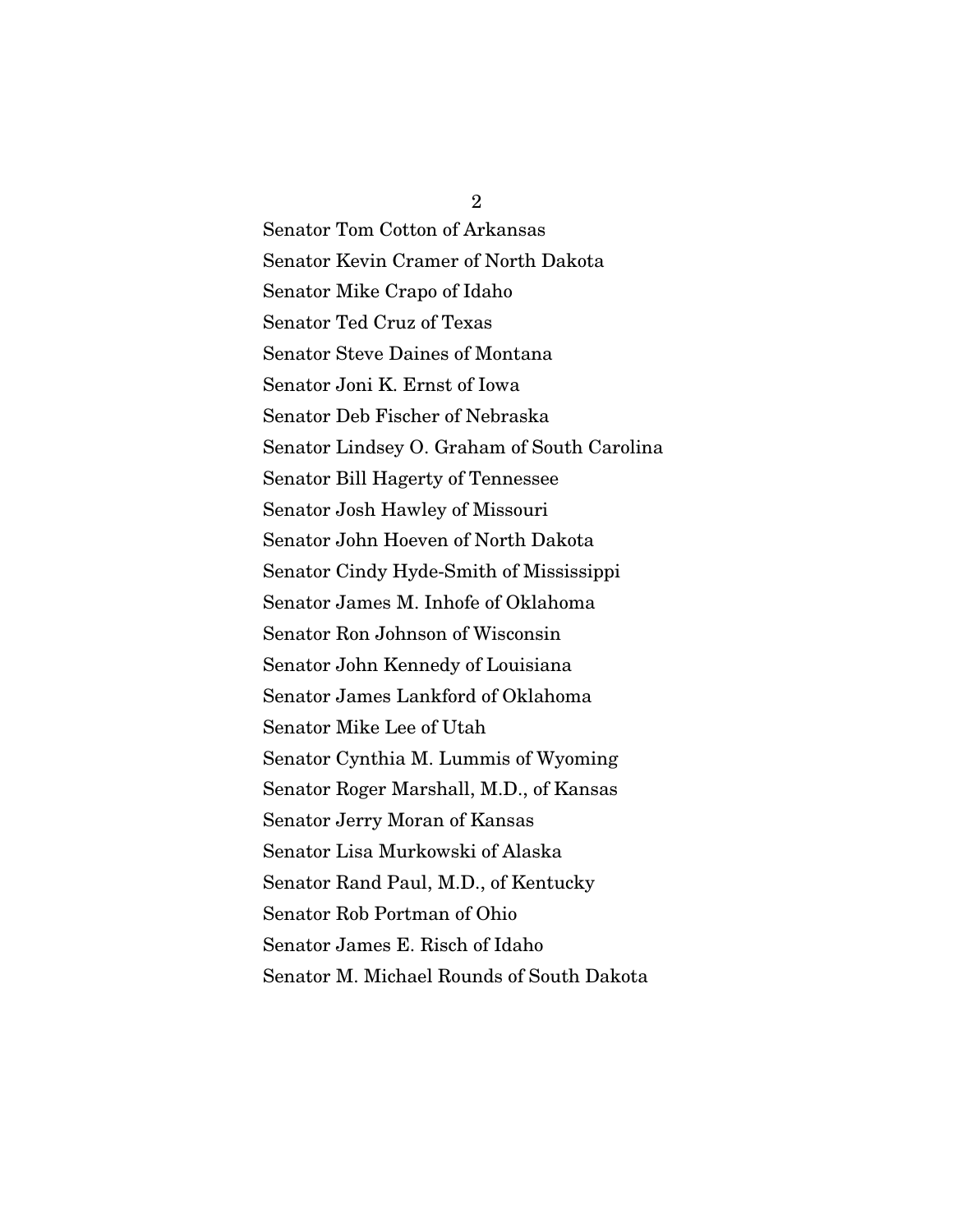3

Senator Marco Rubio of Florida

Senator Ben Sasse of Nebraska

Senator Rick Scott of Florida

Senator Tim Scott of South Carolina

Senator Richard Shelby of Alabama

Senator Dan Sullivan of Alaska

Senator John Thune of South Dakota

Senator Thom Tillis of North Carolina

Senator Pat Toomey of Pennsylvania

Senator Tommy Tuberville of Alabama

Senator Roger F. Wicker of Mississippi

Senator Todd Young of Indiana

Minority Whip Steve Scalise of Louisiana, 1st Congressional District

Representative Fred Upton of Michigan, 6th Congressional District

Representative Michael C. Burgess of Texas, 26th Congressional District

Representative Robert E. Latta of Ohio, 5th Congressional District

Representative Brett Guthrie of Kentucky, 2nd Congressional District

Representative David B. McKinley of West Virginia, 1st Congressional District

Representative Adam Kinzinger of Illinois, 16th Congressional District

Representative H. Morgan Griffith of Virginia, 9th Congressional District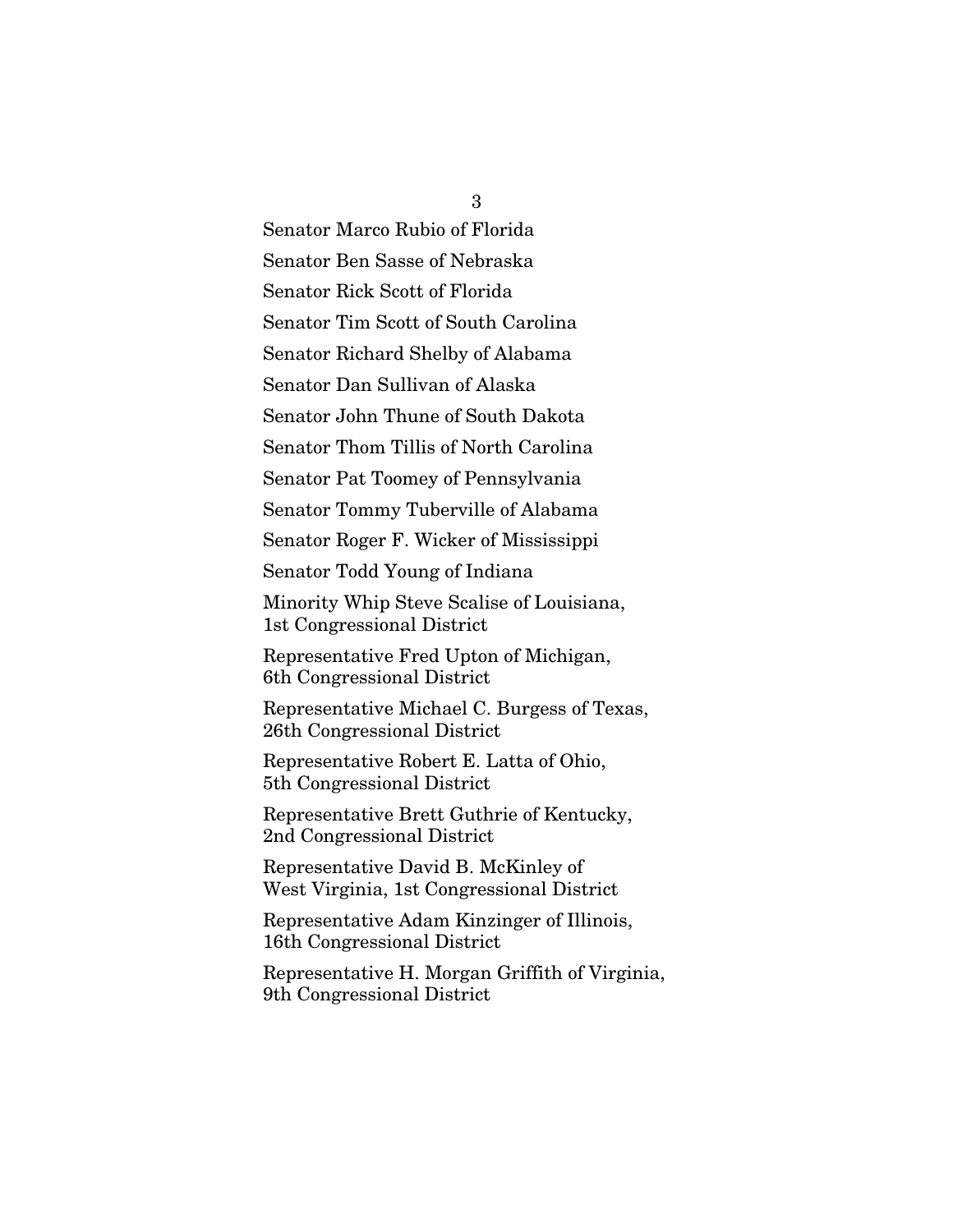Representative Gus M. Bilirakis of Florida, 12th Congressional District

Representative Bill Johnson of Ohio, 6th Congressional District

Representative Billy Long of Missouri, 7th Congressional District

Representative Larry Bucshon of Indiana, 8th Congressional District

Representative Markwayne Mullin of Oklahoma, 2nd Congressional District

Representative Richard Hudson of North Carolina, 8th Congressional District

Representative Tim Walberg of Michigan, 7th Congressional District

Representative Earl L. "Buddy" Carter of Georgia, 1st Congressional District

Representative Jeff Duncan of South Carolina, 3rd Congressional District

Representative Gary J. Palmer of Alabama, 6th Congressional District

Representative Neal P. Dunn of Florida, 2nd Congressional District

Representative John R. Curtis of Utah, 3rd Congressional District

Representative Debbie Lesko of Arizona, 8th Congressional District

Representative Greg Pence of Indiana, 6th Congressional District

Representative Dan Crenshaw of Texas, 2nd Congressional District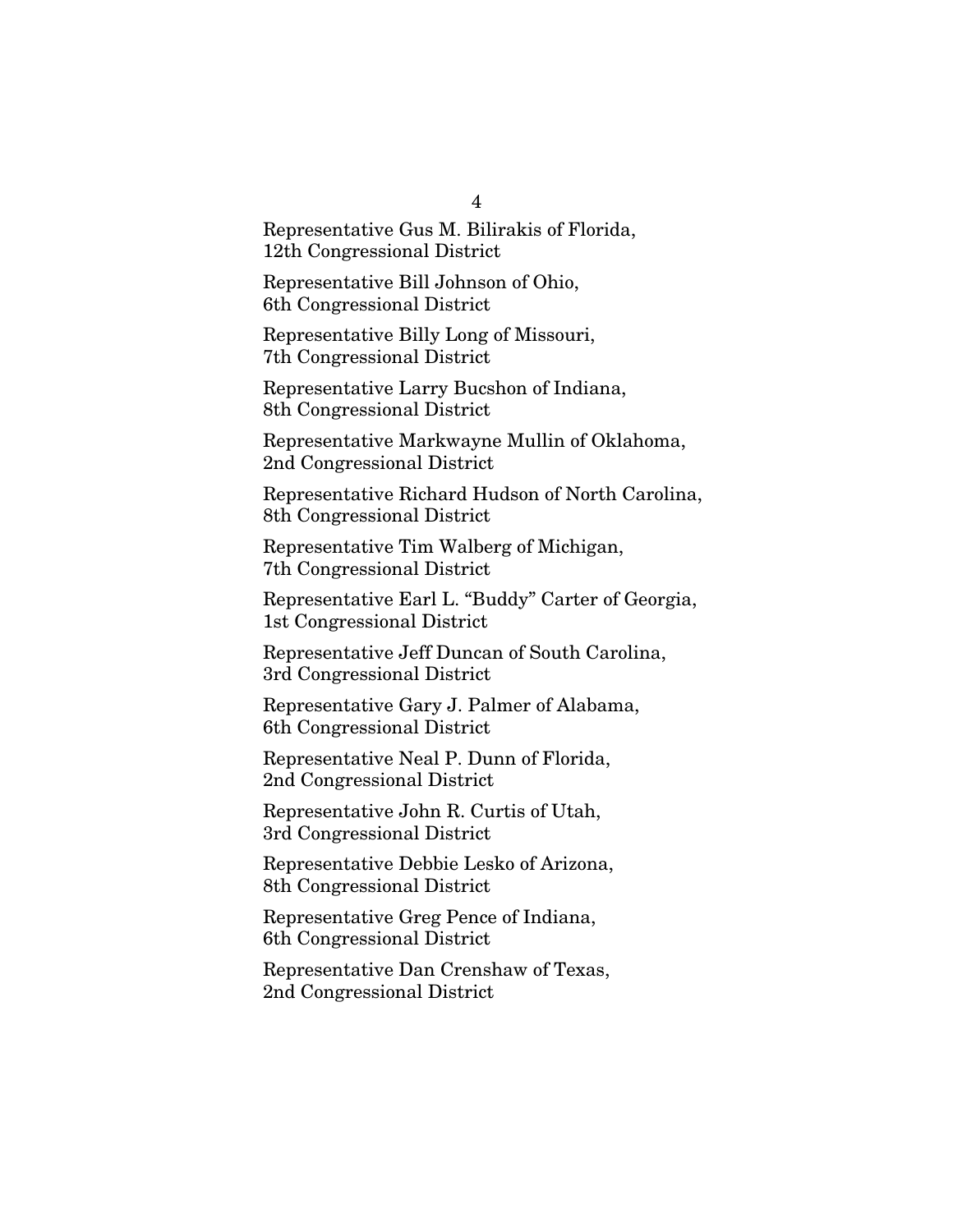Representative John Joyce of Pennsylvania, 13th Congressional District

Representative Kelly Armstrong of North Dakota, At-Large Congressional District

Representative Troy Balderson of Ohio, 12th Congressional District

Representative Cliff Bentz of Oregon, 2nd Congressional District

Representative Lauren Boebert of Colorado, 3rd Congressional District

Representative Tom Emmer of Minnesota, 6th Congressional District

Representative Russ Fulcher of Idaho, 1st Congressional District

Representative Garret Graves of Louisiana, 6th Congressional District

Representative Doug LaMalfa of California, 1st Congressional District

Representative Dan Meuser of Pennsylvania, 9th Congressional District

Representative Mariannette Miller-Meeks of Iowa, 2nd Congressional District

Representative Carol Miller of West Virginia, 3rd Congressional District

Representative Alex Mooney of West Virginia, 2nd Congressional District

Representative Dan Newhouse of Washington, 4th Congressional District

Representative Ralph Norman of South Carolina, 5th Congressional District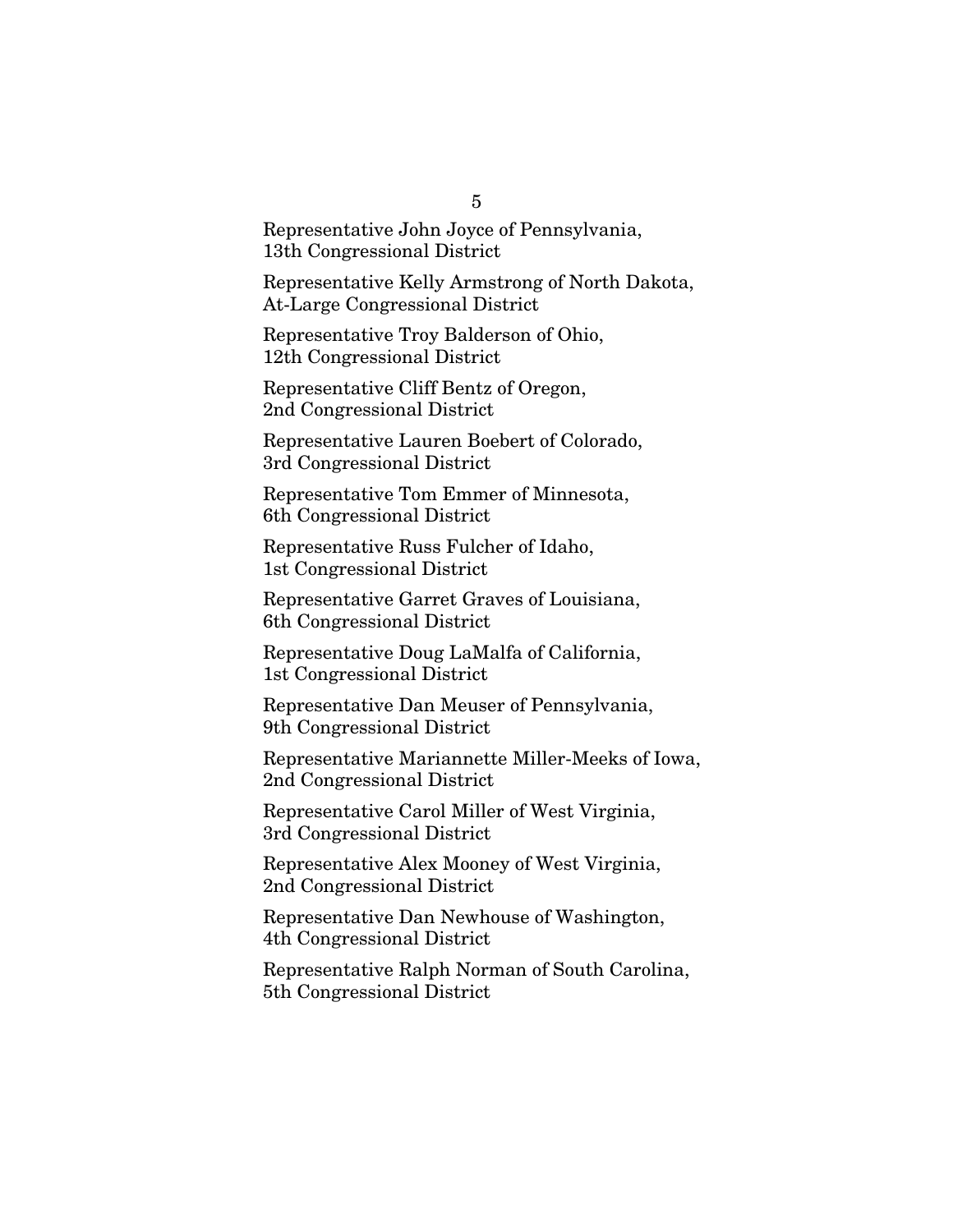Representative Jay Obernolte of California, 8th Congressional District

Representative August Pfluger of Texas, 11th Congressional District

Representative Guy Reschenthaler of Pennsylvania, 14th Congressional District

Representative Bruce Westerman of Arkansas, 4th Congressional District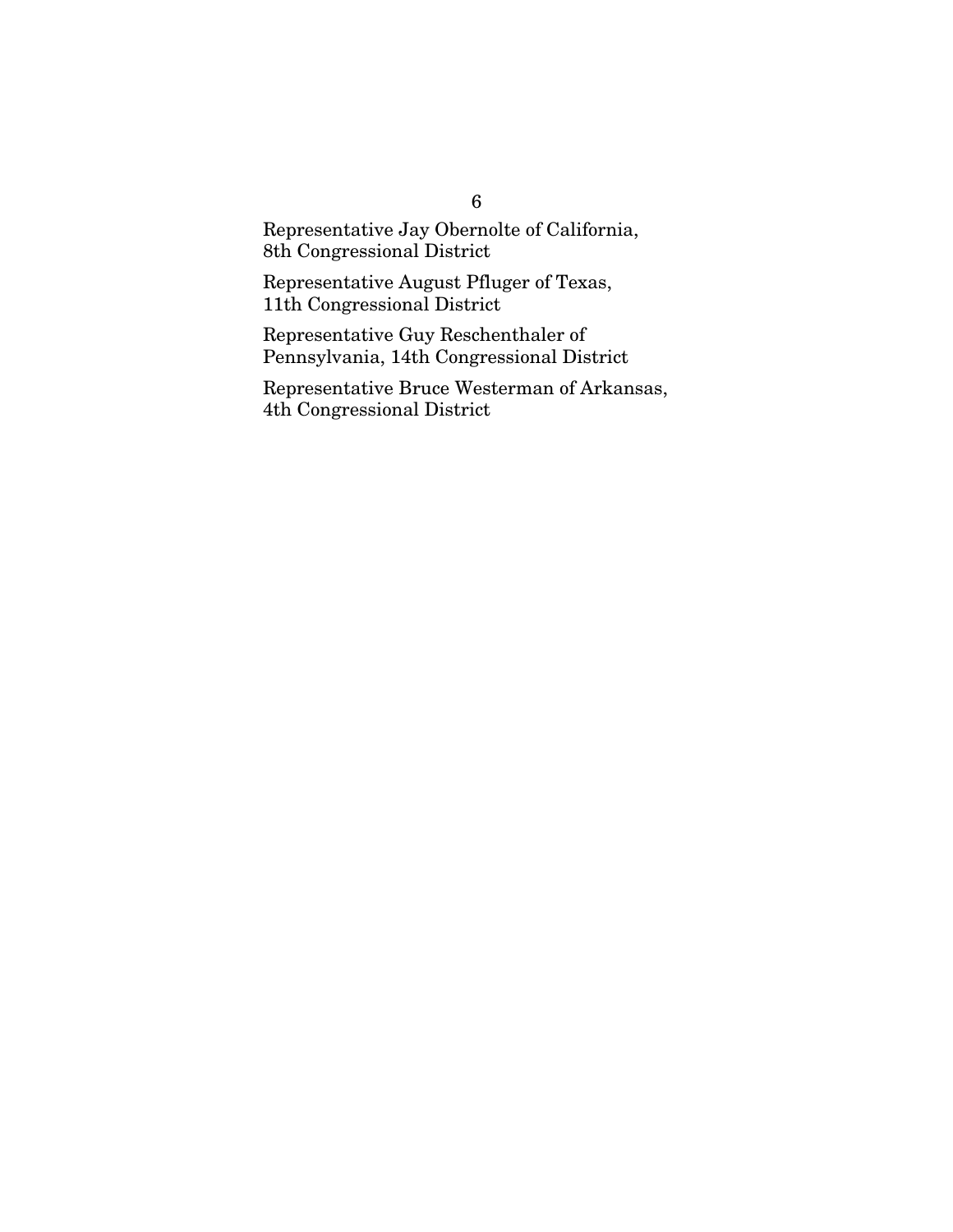### SUMMARY OF ARGUMENT

For decades, Congress has debated policies to address greenhouse gas emissions in the United States. Elected members have expressed a wide range of views over the years as to the appropriate reach and scope of legislative proposals. Some proposals have succeeded, and others have not. In recent years, however, Congress has addressed major policy questions concerning greenhouse gas emissions by enacting legislation, signed into law by the President, that provides explicit and specific direction to administrative agencies.

Amici have not necessarily supported the substance of these laws, but they fully support the legislative process and together recognize that Congress is the constitutionally appropriate forum for addressing major policy questions concerning greenhouse gas emissions from the electric power sector.

In deciding this case, the Court must consider the appropriate scope of Section 111(d) of the Clean Air Act, which the Environmental Protection Agency attempted to morph into a broad grant of authority for the agency to regulate greenhouse gas emissions from the electric power sector. Relying on an exceptionally broad interpretation of Section 111(d), the EPA issued a rule seeking to set emission guidelines for power plants as part of the agency's "Clean Power Plan." 80 Fed. Reg. 64,510, 64,547 (Oct. 23, 2015). This Court rightfully stayed that rule before it could go into effect.

If Congress had intended to give the EPA such sweeping authority to transform an entire sector of our economy, Congress would have done so explicitly. An administrative agency like the EPA may decide issues of such vast economic and political significance only when the agency can point to "clear congressional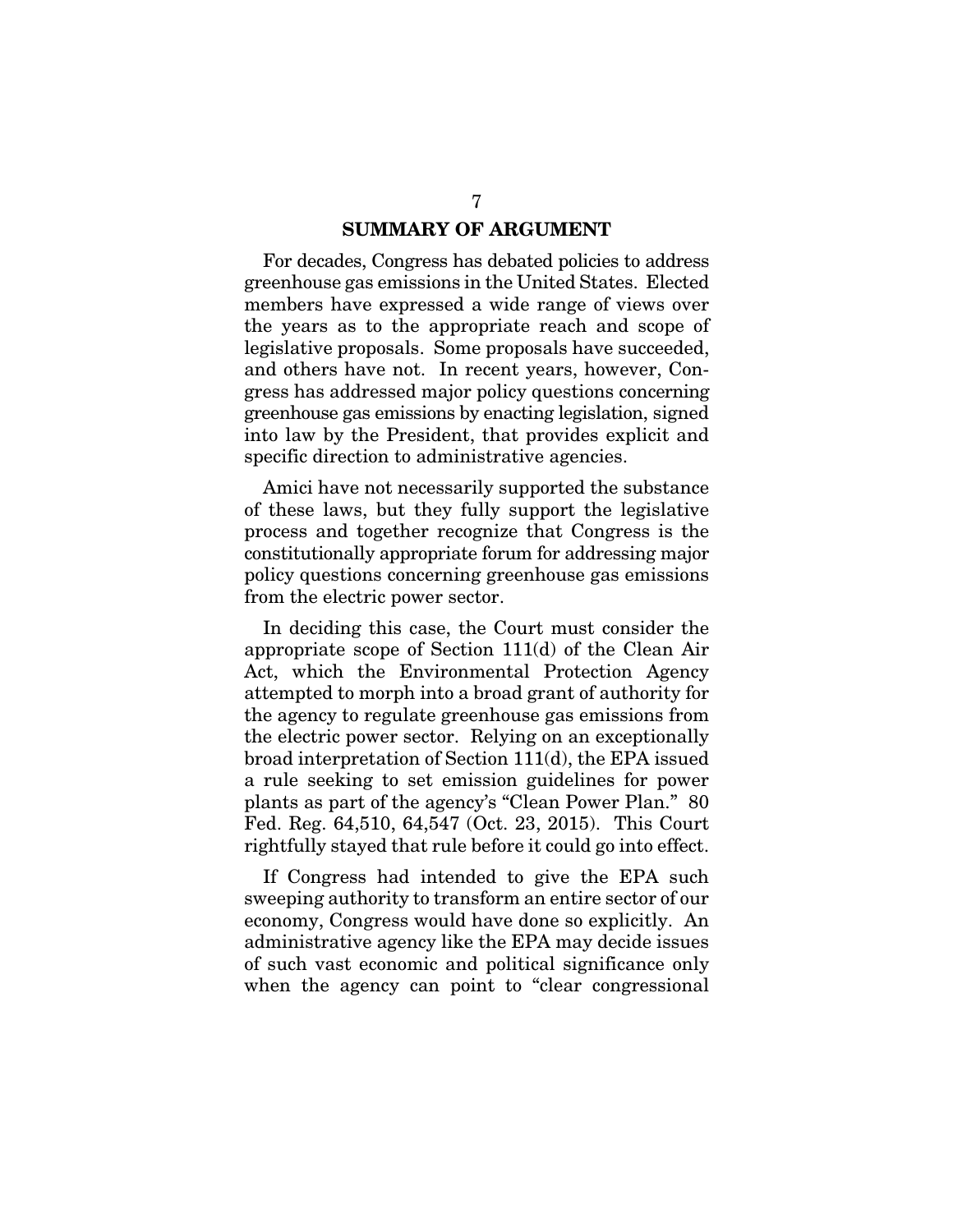authorization." *Utility Air Regulatory Grp.* v. *EPA*, 573 U.S. 302, 324 (2014). The ancillary provision of the Clean Air Act relied on by the EPA provided no such authority.

Section 111(d) provides limited authority for the EPA to prescribe regulations in certain narrow circumstances. Section 111(d) does not provide the EPA with the authority to compel a substantial and costly shift in electric power generation across the entire nation.

Decisions regarding greenhouse gas emissions and the power sector are major policy questions with vast economic and political significance. Only elected members of Congress, representing the will of the people, may decide these questions. The EPA's attempt to issue expansive regulations cannot stand in the absence of clear congressional authorization.

Congress knows how to address greenhouse gas emissions. In recent years, Congress has decided to pass transformative laws that incentivize reductions in greenhouse gas emissions from a wide range of industries, including the electric power sector. These laws include favorable tax treatment for certain technologies as well as grants to support research and development, thus providing "carrots," not "sticks," to achieve emissions reductions. Congress also has vested the EPA with new regulatory authority—outside of the Clean Air Act—to regulate hydrofluorocarbons, one type of greenhouse gas.

When Congress intends to address the reduction of greenhouse gas emissions, it specifically does so in plain legislative text.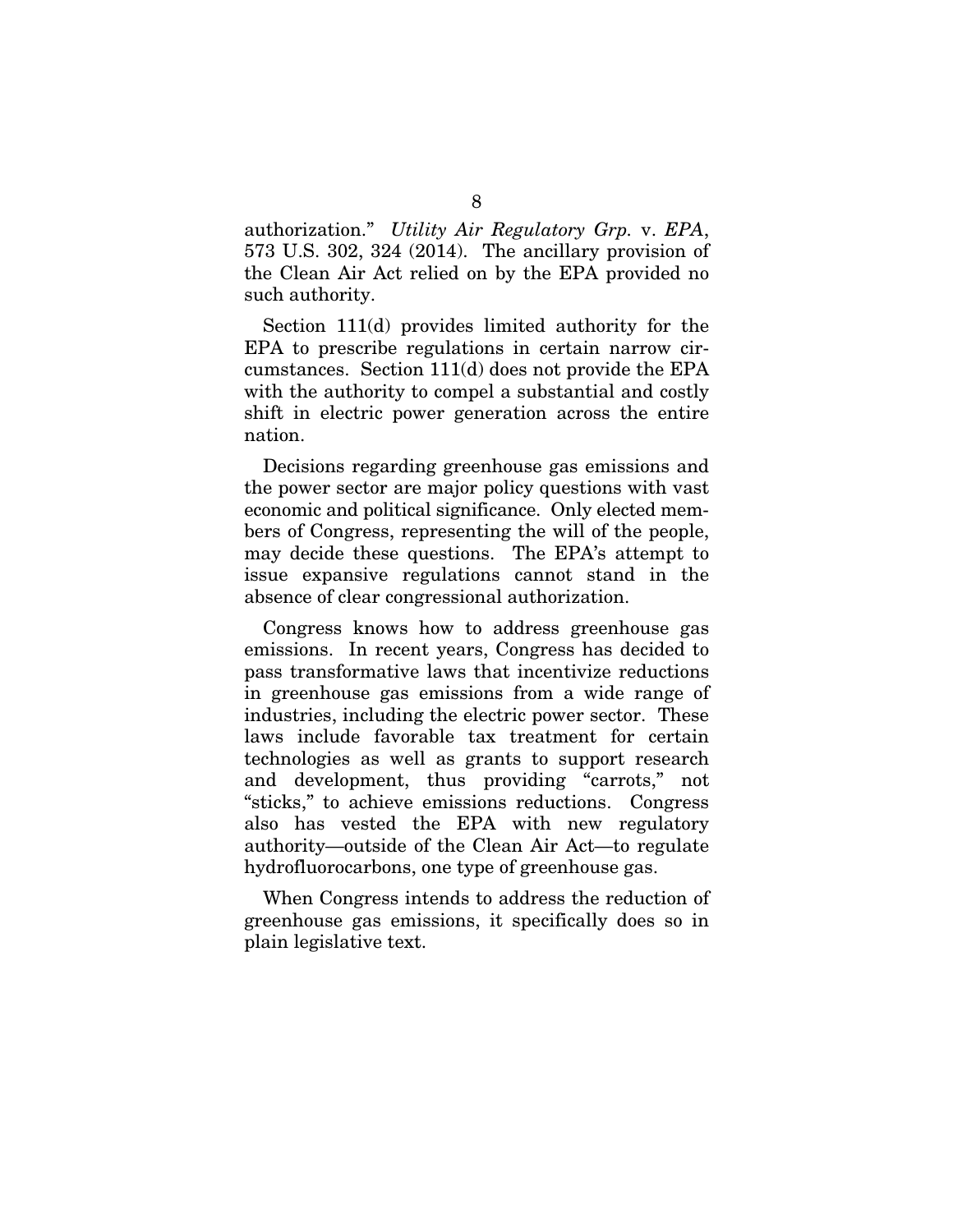#### ARGUMENT

## I. The major questions doctrine forecloses the EPA's far-reaching assertion of agency power.

This Court rightly expects "Congress to speak clearly" when it wishes to delegate to an administrative agency sweeping regulatory powers to decide divisive issues "of vast economic and political significance." *Utility Air Regulatory Grp.*, 573 U.S. at 324 (internal quotation marks omitted). This straightforward principle makes "common sense" because it connects the people to significant policy choices made by their government. *FDA* v. *Brown & Williamson Tobacco Corp.*, 529 U.S. 120, 133 (2000). Indeed, the Framers deliberately structured the federal government "to assure full, vigorous, and open debate on the great issues affecting the people and to provide avenues for the operation of checks on the exercise of governmental power." *Bowsher* v. *Synar*, 478 U.S. 714, 723 (1986).

By careful design, our Constitution "prescribes a process for making law, and within that process there are many accountability checkpoints." *Dep't of Transp.*  v. *Ass'n of Am. Railroads*, 575 U.S. 43, 61 (2015) (Alito, J., concurring). Public debate—even fervent opposition to a policy choice one way or the other—enhances the people's engagement with their government. Elected representatives of the people, not administrative agencies, therefore must be responsible for making the difficult policy choices that have tremendous economic and political impacts on our entire nation.

When Congress settles major policy questions by democratically enacting laws, it strengthens the connection between the people and governmental regulation.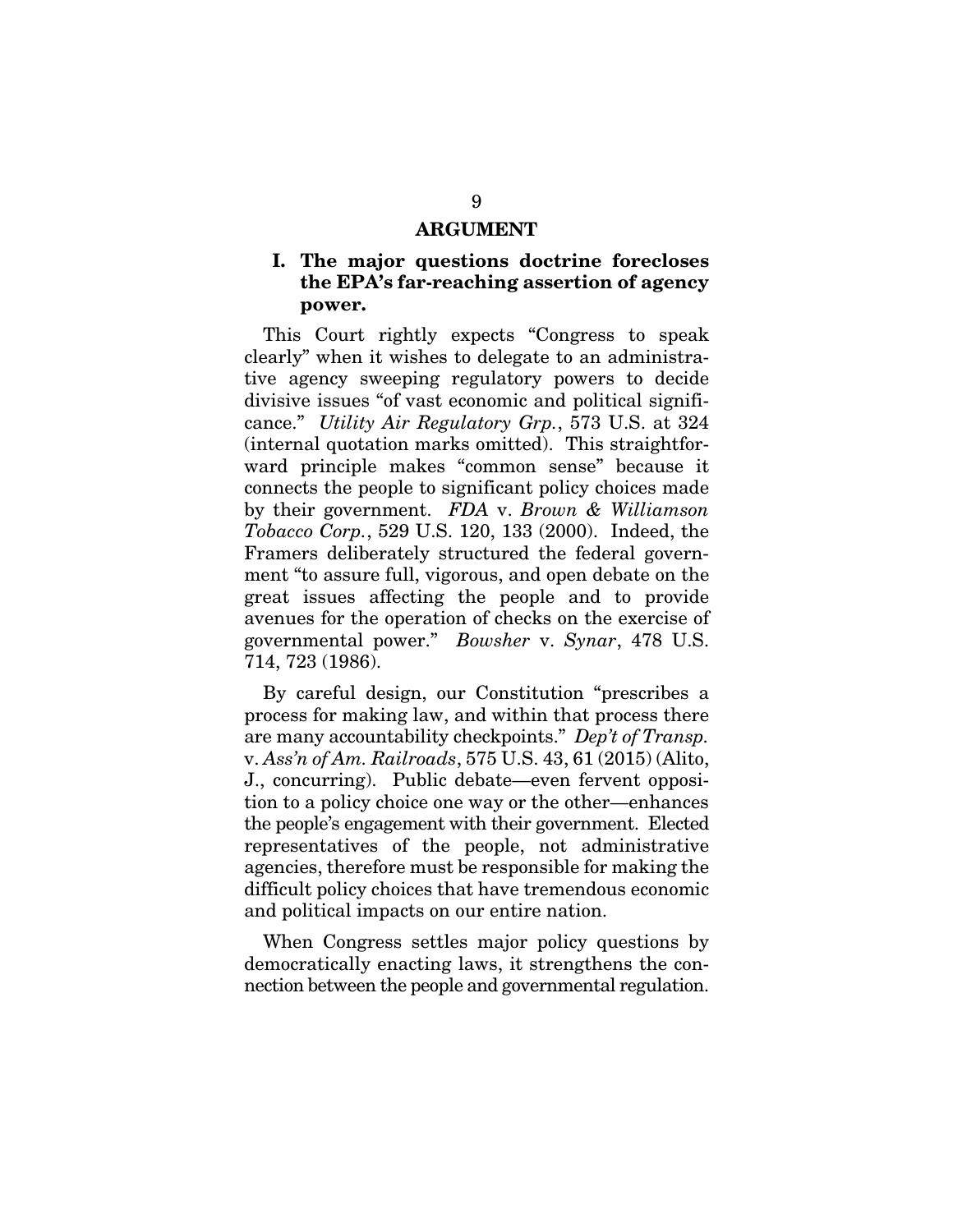Laws that profoundly impact the national economy often require political value choices. See, *e.g.*, *United States* v. *Philadelphia Nat'l Bank*, 374 U.S. 321, 371 (1963) (referring to a "value choice" made by Congress in amending banking laws). And, as a democratically accountable institution, Congress embodies the will of the people as it debates and decides how best to proceed. The major questions doctrine thus reflects well-established principles of democratic rule.

"Deciding what competing values will or will not be sacrificed to the achievement of a particular objective is the very essence of legislative choice." *Rodriguez* v. *United States*, 480 U.S. 522, 526 (1987) (per curiam). Of course, Congress may delegate some authority to administrative agencies "under broad general directives" that articulate "an intelligible principle." *Mistretta*  v. *United States*, 488 U.S. 361, 372 (1989). But if Congress wishes to delegate far-reaching authority to an agency to vastly alter an existing regulatory scheme, it must "speak with the requisite clarity to place that intent beyond dispute." *United States Forest Serv.* v. *Cowpasture River Pres. Ass'n*, 140 S. Ct. 1837, 1849 (2020). The simple "act of delegation" cannot suffice absent a "clear congressional command." *Id.*

Congress does not impliedly delegate the authority to resolve immensely important matters to administrative agencies. Nor does Congress "alter the fundamental details of a regulatory scheme in vague terms or ancillary provisions—it does not, one might say, hide elephants in mouseholes." *Whitman* v. *Am. Trucking Ass'ns*, 531 U.S. 457, 468 (2001); accord *Gonzales* v. *Oregon*, 546 U.S. 243, 267 (2006).

Any attempt to read into Section 111(d) of the Clean Air Act the expansive authority to transform the entire electric power sector must founder on this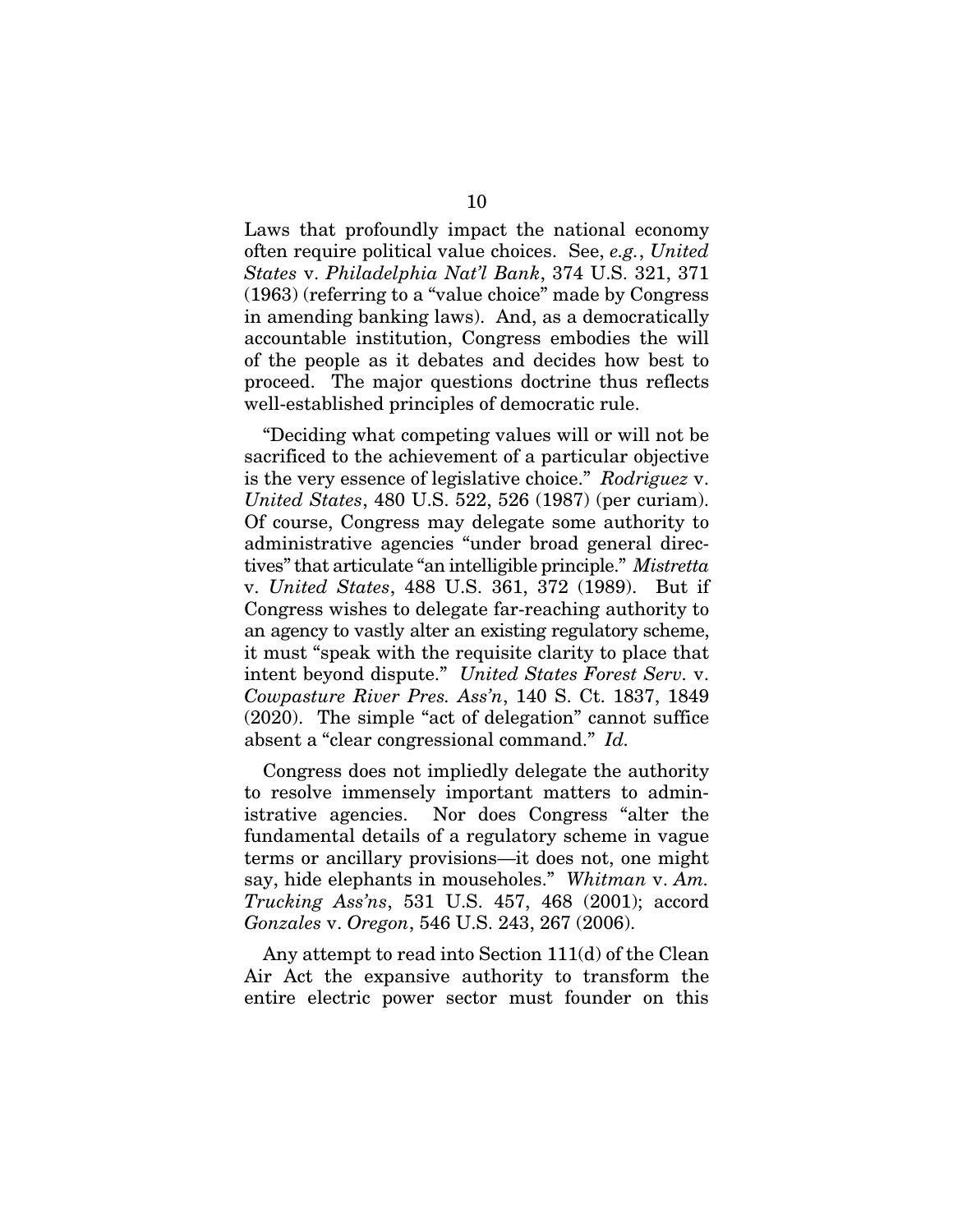fundamental principle. If this Court were to accept a boundless interpretation of Section 111(d), "it would bring about an enormous and transformative expansion in EPA's regulatory authority without clear congressional authorization." *Utility Air Regulatory Grp.*, 573 U.S. at 324. To be sure, "Congress could not have intended to delegate a decision of such economic and political significance to an agency in so cryptic a fashion." *Brown & Williamson*, 529 U.S. at 160.

As Congress considered amending the Clean Air Act decades ago, one of the amendments' architects described Section 111(d) as "some obscure, never-used section of the law." *Clean Air Act Amendments of 1987: Hearings on S.300, S.321, S.1351, & S.1384 before the Subcmte. on Envtl. Prot. of the S. Cmte. on Env't & Public Works*, 100th Cong. 13 (1987). In fact, outside of regulations focused on emissions from waste facilities, EPA sparingly has relied on Section 111(d) to regulate emissions of any type from existing sources.2

To accept an expansive reading of Section 111(d) as providing authority to regulate greenhouse gas emissions and to transform the electric power sector, this Court "would have to conclude that Congress not only had hidden a rather large elephant in a rather obscure

<sup>2</sup> E.g., *Standards of Performance for New, Reconstructed, and Modified Sources and Emissions Guidelines for Existing Sources: Oil and Natural Gas Sector Climate Review*, 86 Fed. Reg. 63,110 (Nov. 15, 2021) (proposal to regulate methane from oil and gas sources); *Carbon Pollution Emission Guidelines for Existing Stationary Sources: Electric Utility Generating Units*, 80 Fed. Reg. 64,662 (Oct. 23, 2015) (Clean Power Plan); *Standards of Performance for New and Existing Stationary Sources: Electric Utility Steam Generating Units*, 70 Fed. Reg. 28,605 (May 5, 2005) (final rule to regulate mercury from power plants), vacated by *New Jersey* v. *EPA*, 517 F.3d 574 (D.C. Cir. 2008).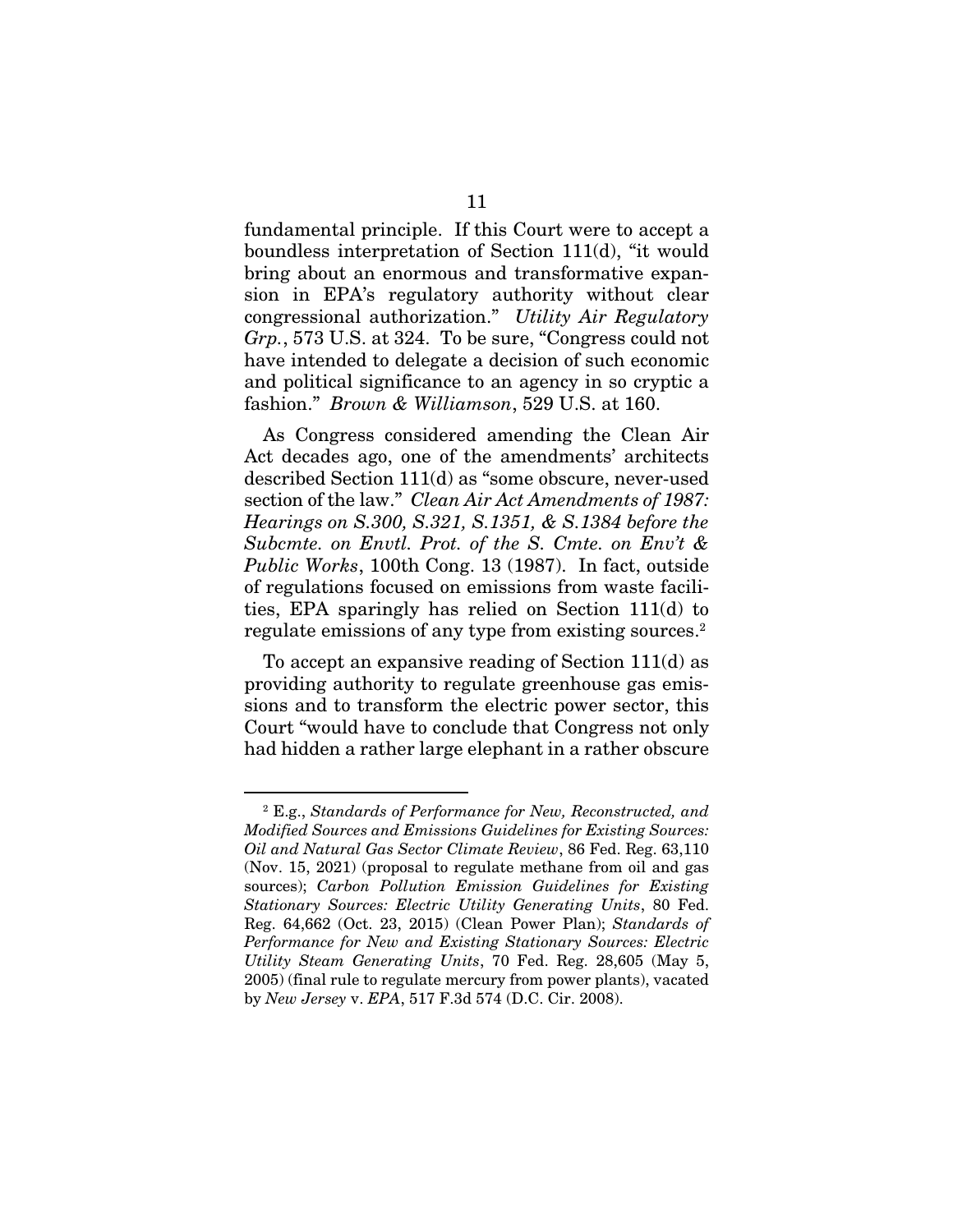mousehole, but had buried the ambiguity in which the pachyderm lurks beneath an incredibly deep mound of specificity, none of which bears the footprints of the beast or any indication that Congress even suspected its presence." *Am. Bar Ass'n* v. *FTC*, 430 F.3d 457, 468 (D.C. Cir. 2005). There is no good reason for the Court to reach this conclusion.

"When an agency claims to discover in a long-extant statute an unheralded power to regulate a significant portion of the American economy," this Court understandably has approached that discovery "with a measure of skepticism." *Utility Air Regulatory Grp.*, 573 U.S. at 324 (internal quotation marks omitted). Deciding how best to address greenhouse gas emissions encompasses precisely the hard choices that must be made by the elected representatives of the people.

## II. In recent years, Congress has addressed greenhouse gas emissions in several bills that the President has signed into law.

For decades, Congress has debated legislation to address greenhouse gas emissions from a variety of different sectors. Some proposals have become laws, while others have not. In general, Congress has addressed greenhouse gas emissions using legislative "carrots" such as tax incentives, preferential loans, and federal investments in research and development aimed at new technologies. Less often, Congress has employed "sticks" to achieve emissions reductions through the direct regulation of specific economic sectors. When it has decided to do so, Congress has been explicit and deliberate.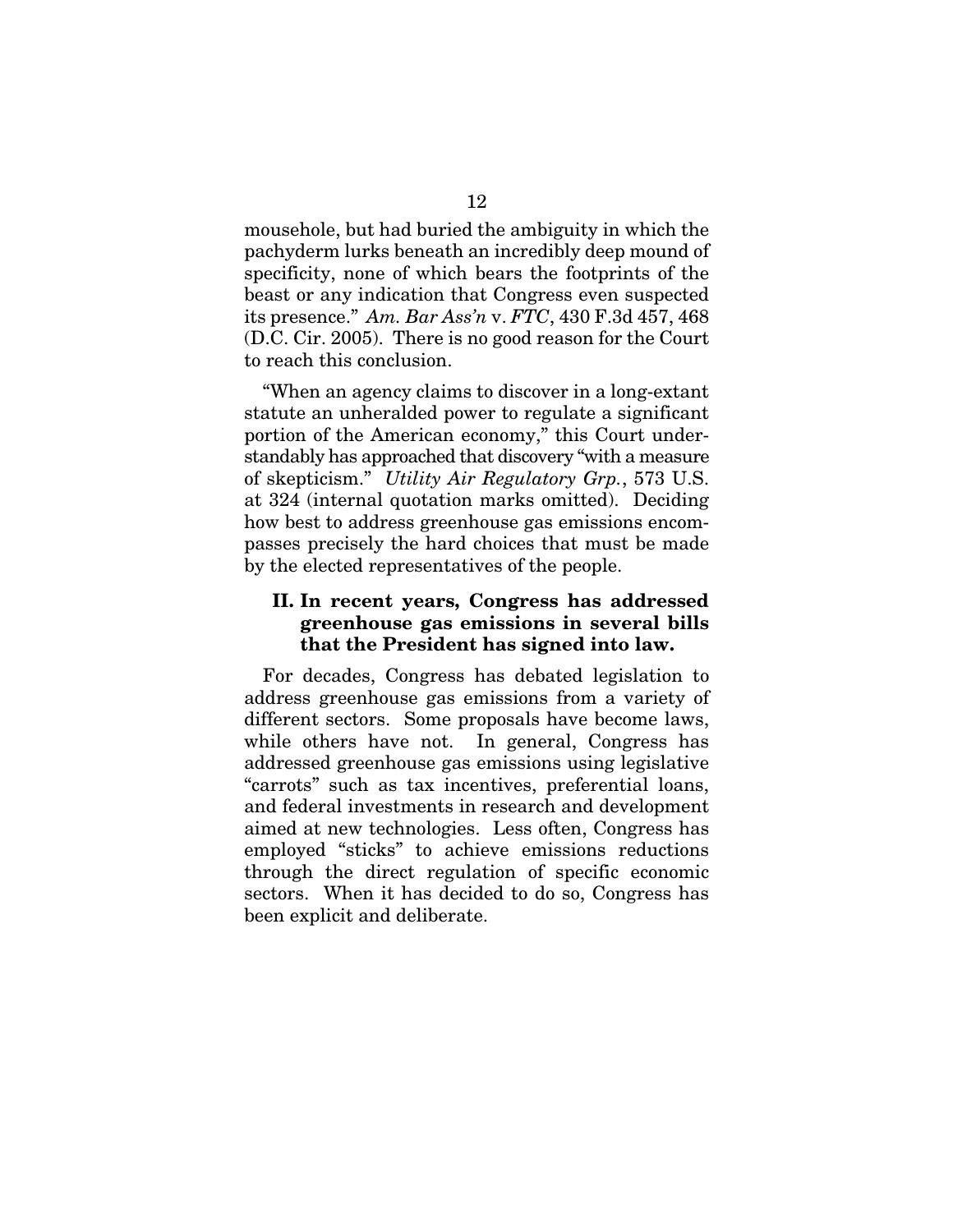## A. Congress has authorized transformative incentives for new technologies and appropriated billions of dollars for new programs.

1. In 2018, as a component of a larger budget bill, Congress passed legislation to expand and to improve a tax credit for the development of carbon capture, utilization, and storage projects, which the President signed into law. Originally introduced as the Furthering carbon capture, Utilization, Technology, Underground storage, and Reduced Emissions (FUTURE) Act, the legislation received broad bipartisan and stakeholder support to incentivize further investment in projects throughout the United States across a wide range of industries. See Bipartisan Budget Act of 2018, Pub. L. No. 115-123, § 41119, 132 Stat. 162–68. Given its popularity, the FUTURE Act has become a model for other greenhouse gas legislation because it accelerates the deployment of technology designed to prevent, reduce, or reverse greenhouse gas emissions while, at the same time, facilitating economic growth and minimizing localized economic disruption and job losses.3

Congress first enacted a tax credit for carbon capture, utilization, and storage projects—referred to as 45Q for the relevant section of the Internal Revenue

<sup>3</sup> Senator Shelley Moore Capito of West Virginia, the lead Republican on the FUTURE Act, cited the benefits to her state's industries as the basis of her support for the legislation: "Not only will this policy help drive economic growth domestically and reduce future emissions abroad, but it will also help our country fully embrace the kind of all-of-the-above energy strategy including West Virginia coal and natural gas—we need to reach our full potential." https://www.capito.senate.gov/news/pressreleases/capito-heitkamp-announce-bipartisan-carbon-capture-te chnology-bill-signed-into-law.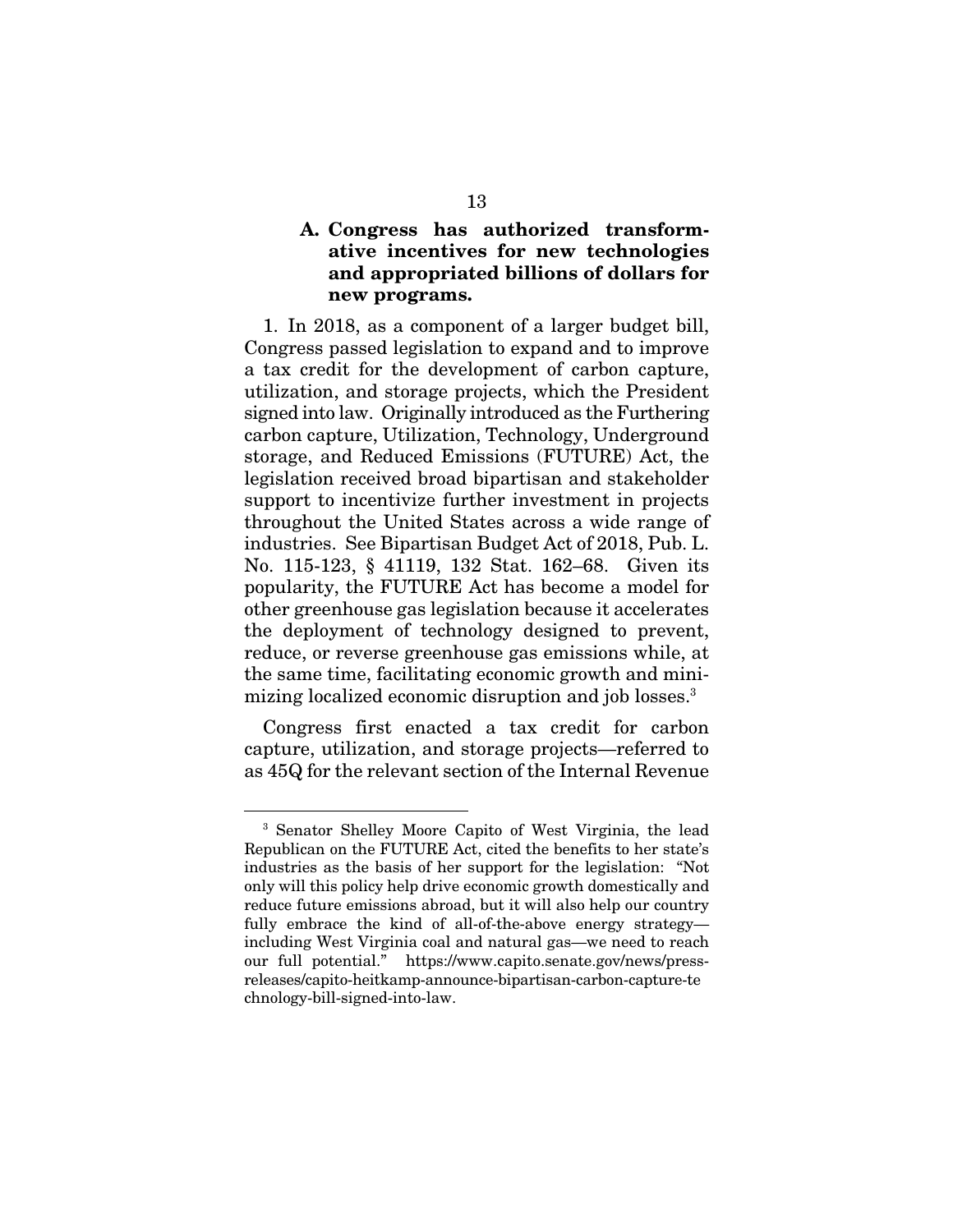Code—as a provision in the Energy Improvement and Extension Act of 2008, Pub. L. No. 110-343, § 115, 122 Stat. 3829. Some facilities and even entire industries, however, could not take advantage of the tax credits because Congress originally had limited participation to "qualified" facilities that captured no less than 500,000 metric tons of carbon dioxide during the taxable year. See 26 U.S.C.  $\S 45Q(c)(3)(2008)$ . To ensure that a broader range of industries could participate in the tax-credit program, the FUTURE Act redefined the eligibility threshold for a "qualified" industrial facility as one that captures "not less than 25,000 metric tons of qualified carbon." See *id.* § 45Q(d)(2)(A) (2020). Congress made these changes to incentivize investment in more facilities and industrial sectors, where innovation is greatly needed to enable broader deployment.

Congress also increased the value of the tax credit. Over a ten-year period, the FUTURE Act incrementally increases the value of the tax credit up to \$35 per metric ton of carbon stored geologically through enhanced oil recovery and up to \$50 per ton for saline and other forms of geologic storage. See 26 U.S.C.  $§ 45Q(b)(1)(A)(i)$ . And for every calendar year after 2026, the value of the tax credit will be adjusted for inflation. See *id.*  $\frac{6}{5}$  45Q(b)(1)(A)(ii). Congress made these adjustments to increase incentives for industries particularly the power sector—to capture carbon dioxide, the primary greenhouse gas emitted by human activities.

2. Two years later, within the Consolidated Appropriations Act of 2021, Congress created transformative new programs to reduce greenhouse gas emissions under Division S, "Innovation for the Environment." Pub. L. No. 116-260, 134 Stat. 2243–72.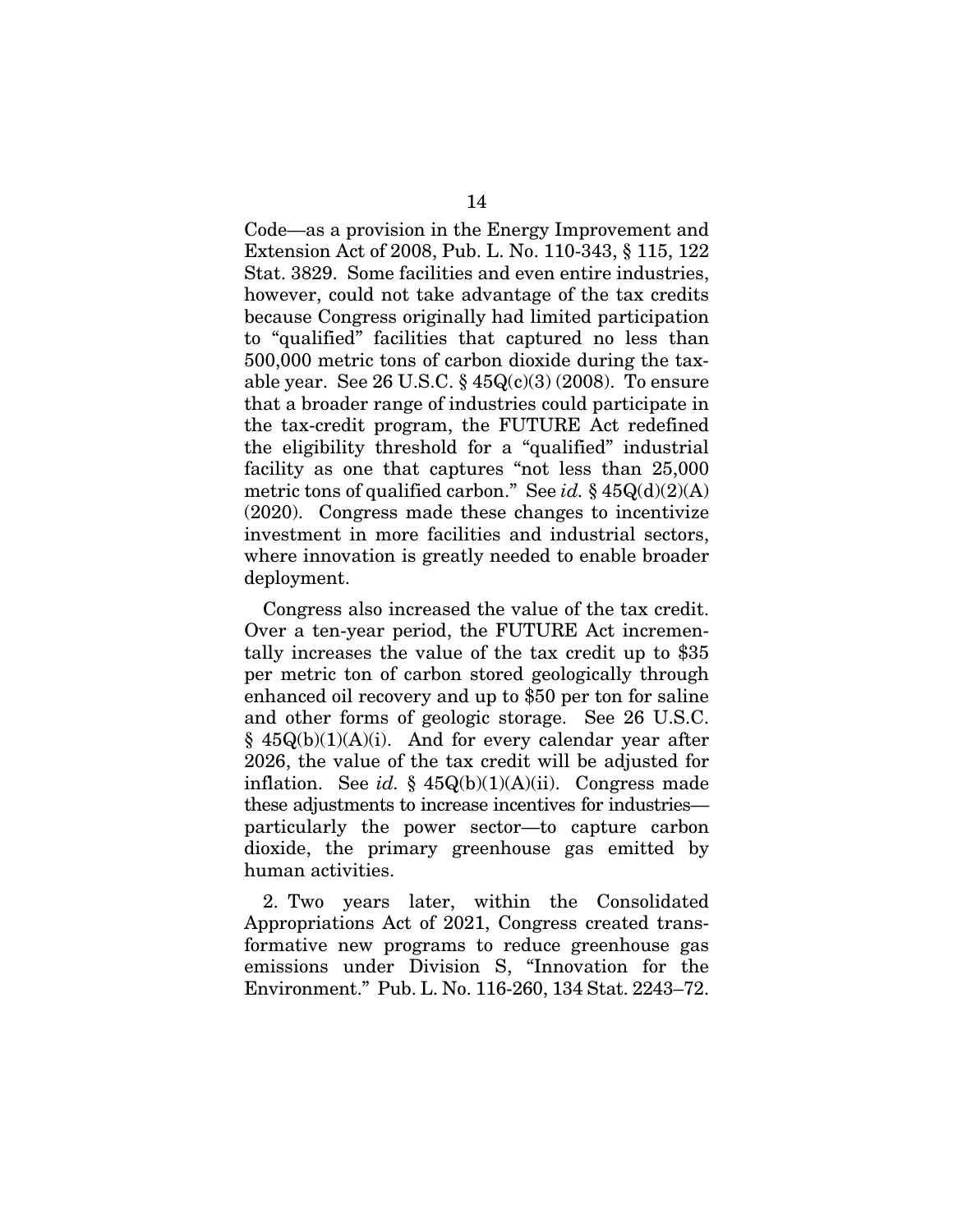As a legislative "carrot," Section 102 included the Utilizing Significant Emissions with Innovative Technologies (USE IT) Act, which supports carbon utilization and direct-air capture research as well as ongoing collaboration between federal, state, and nongovernmental agencies in the construction and development of carbon capture, utilization, and sequestration facilities. 134 Stat. 2243–55.4

Using a "stick" approach, Section 103 included the American Innovation and Manufacturing (AIM) Act, which directs the EPA to address hydrofluorocarbons by phasing down production and consumption, maximizing reclamation and minimizing releases from equipment, and facilitating the transition to nextgeneration technologies through sector-based restrictions. 134 Stat. 2255–72. The AIM Act illustrates how Congress explicitly provides an agency with significant regulatory authority to address one type of greenhouse gas.

The Energy Act of 2020, under Division Z of the Consolidated Appropriations Act of 2021, was the first comprehensive update to our nation's energy policy in more than a decade. In several provisions of the Energy Act, Congress addressed greenhouse gas emissions, including new programs to reduce emissions in

<sup>4</sup> The USE IT Act—like the FUTURE Act—followed an incentive-based approach. As the bill's sponsor explained, members of the Senate Committee on Environment and Public Works "worked together to reduce emissions and to do it through innovation—not taxation, not regulation, but do it through innovation—free market innovation, not punishing government regulations." 166 Cong. Rec. S7913 (daily ed. Dec. 21, 2020) (statement of Sen. Barrasso).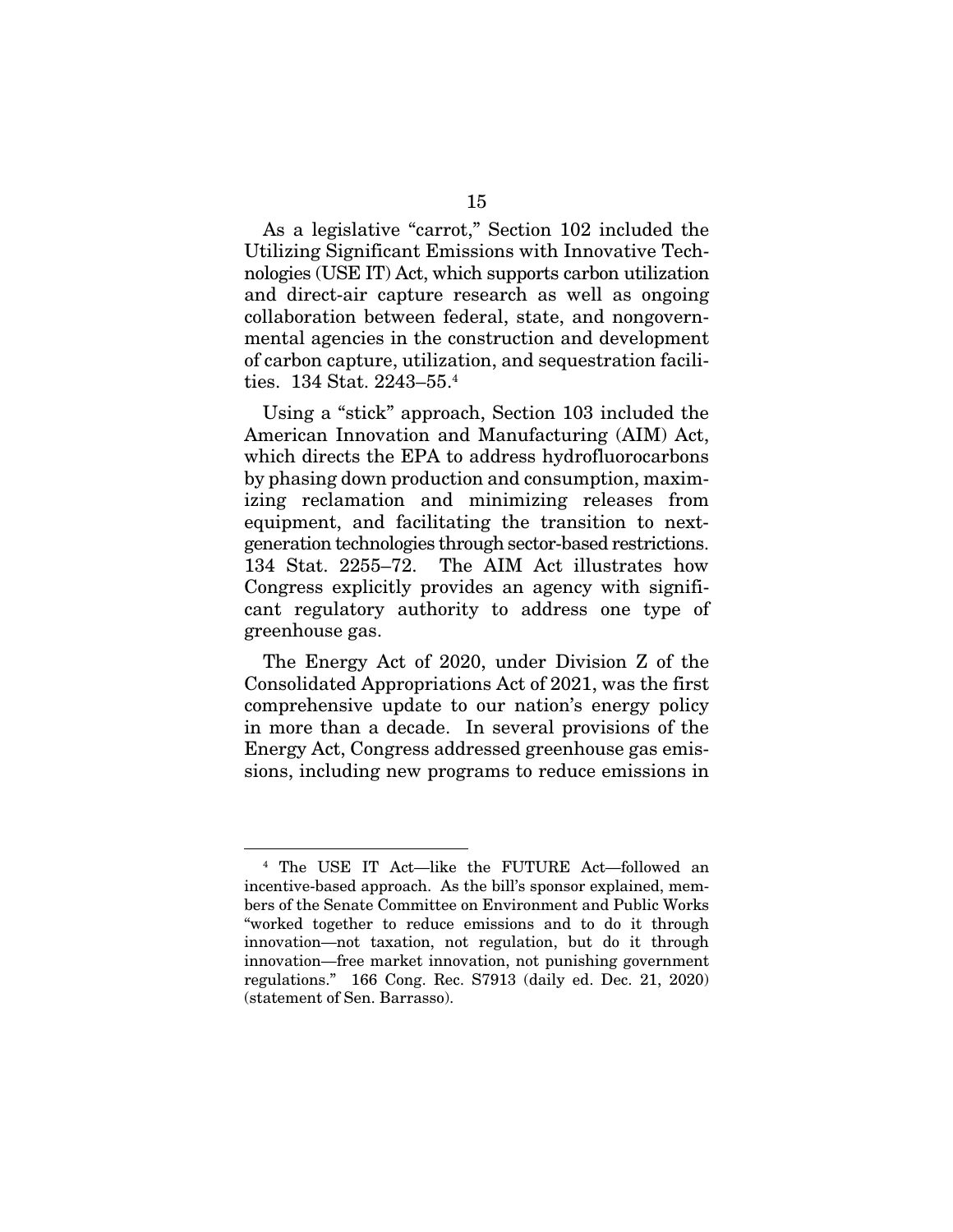the electric power sector<sup>5</sup> and within the industrial and manufacturing sectors.<sup>6</sup>

As Senator Lisa Murkowski, then-Chairman of the Senate Energy and Natural Resources Committee explained, the Energy Act of 2020 reflected a "strong commitment to cleaner energy to help us address climate change without raising the cost of energy or imposing divisive mandates."7

3. In November 2021, Congress passed the Infrastructure Investment and Jobs Act, Pub. L. No. 117-58, 135 Stat. 429. As a central component of that legislation, Congress addressed federal surface transportation programs in a division cited as the Surface Transportation Reauthorization Act of 2021. This Act added a new "Climate Change" subtitle (Division A, Title I, Subtitle D). *Id.* §§ 11401–06, 135 Stat. 546–78.

Within this subtitle, Congress established a new core highway formula program, referred to as the Carbon Reduction Program. See *id.* § 11403, 135 Stat. 555–58 (codified at 23 U.S.C. § 175). Congress authorized \$6.4 billion over five years to all States and the

<sup>5</sup> See Title IV, "Carbon Management," where Congress established under Section 4002(b) a large-scale program "for the development of transformational technologies that will significantly improve the efficiency, effectiveness, costs, emissions reductions, and environmental performance of coal and natural gas use, including in manufacturing and industrial facilities." 134 Stat. 2529.

<sup>6</sup> See Title VI, "Industrial and Manufacturing Technologies," where Congress created under Section 6003, the Industrial Emissions Reduction Technology Development Program to reduce greenhouse gas emissions from energy services and industrial processes. 134 Stat. 2553–56.

<sup>7</sup> 166 Cong. Rec. S7909 (daily ed. Dec. 21, 2020) (statement of Sen. Murkowski).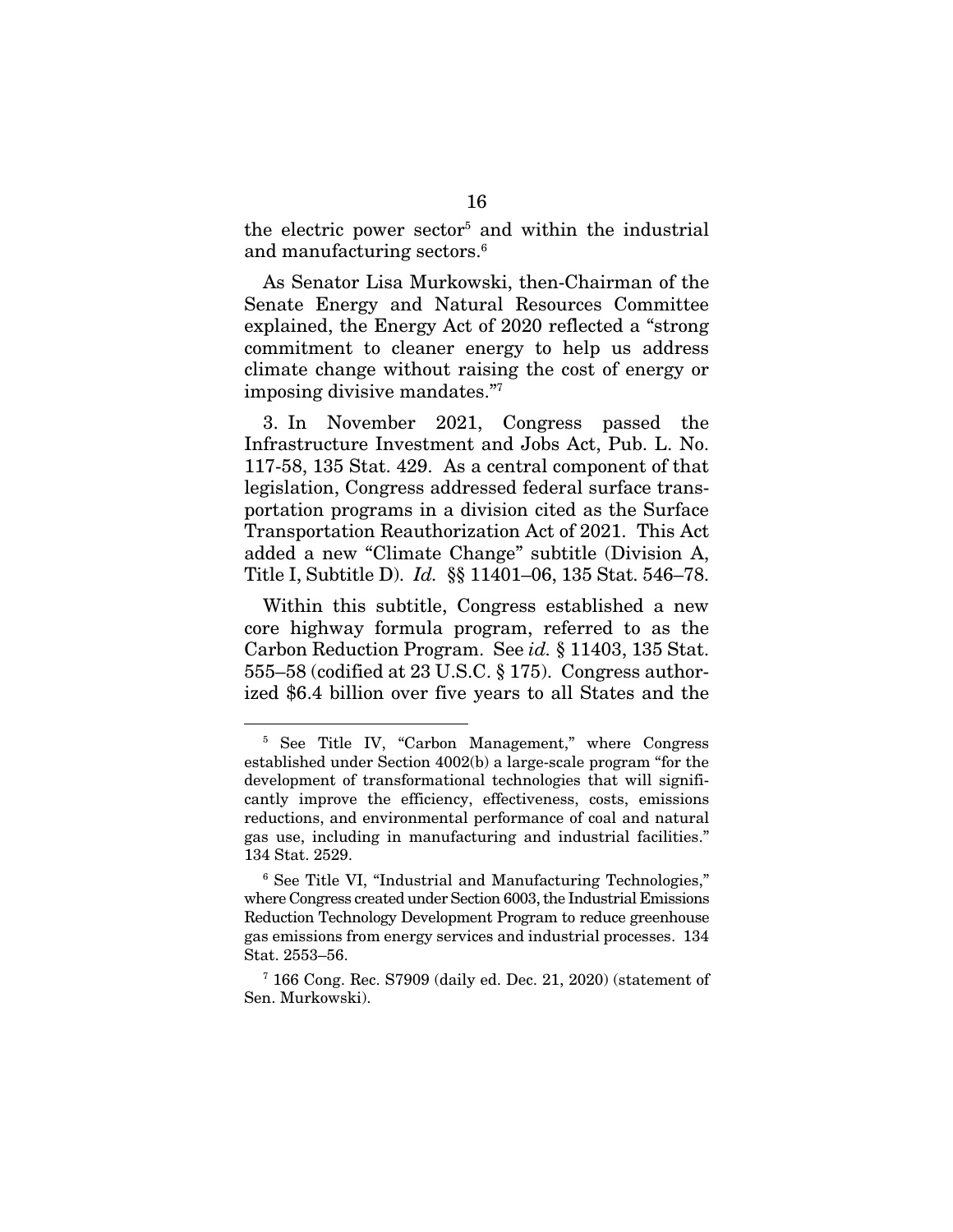District of Columbia to carry out eligible projects that will support the reduction of transportation emissions.

The Infrastructure Investment and Jobs Act also provided funds to the Department of Energy, including funding for carbon-capture demonstration and pilot projects, renewable energy projects, and demonstrations for new industrial emissions projects. See *id.* §§ 41004, 41007, 41008, 135 Stat. 1128–30, 1370, 1377–78.

## B. Outside of the Clean Air Act, Congress passed a new law to reduce greenhouse gas emissions.

As discussed above, Congress recently passed the AIM Act as a component of the Consolidated Appropriations Act of 2021, which the President signed into law. This law addresses our nation's production and consumption of hydrofluorocarbons—potent greenhouse gases used primarily as coolants in air conditioning systems and refrigerators. For the first time, Congress explicitly told the EPA to reduce hydrofluorocarbon use and consumption throughout our national economy. And Congress chose to do so in a new statute outside of the Clean Air Act. See 42 U.S.C. § 7675.

Congress specifically directed the EPA to issue regulations that will reduce the production and consumption of hydrofluorocarbons in the United States by 85 percent over the next fifteen years. See *id.*  $§ 7675(e)(2)(A)–(C)$ . To comply with this law, the EPA must calculate the allowable quantity of hydrofluorocarbons that may be used each year and then allocate "allowances" that authorize companies to produce or to consume their allotted share. *Id.*   $§ 7675(e)(2)(D).$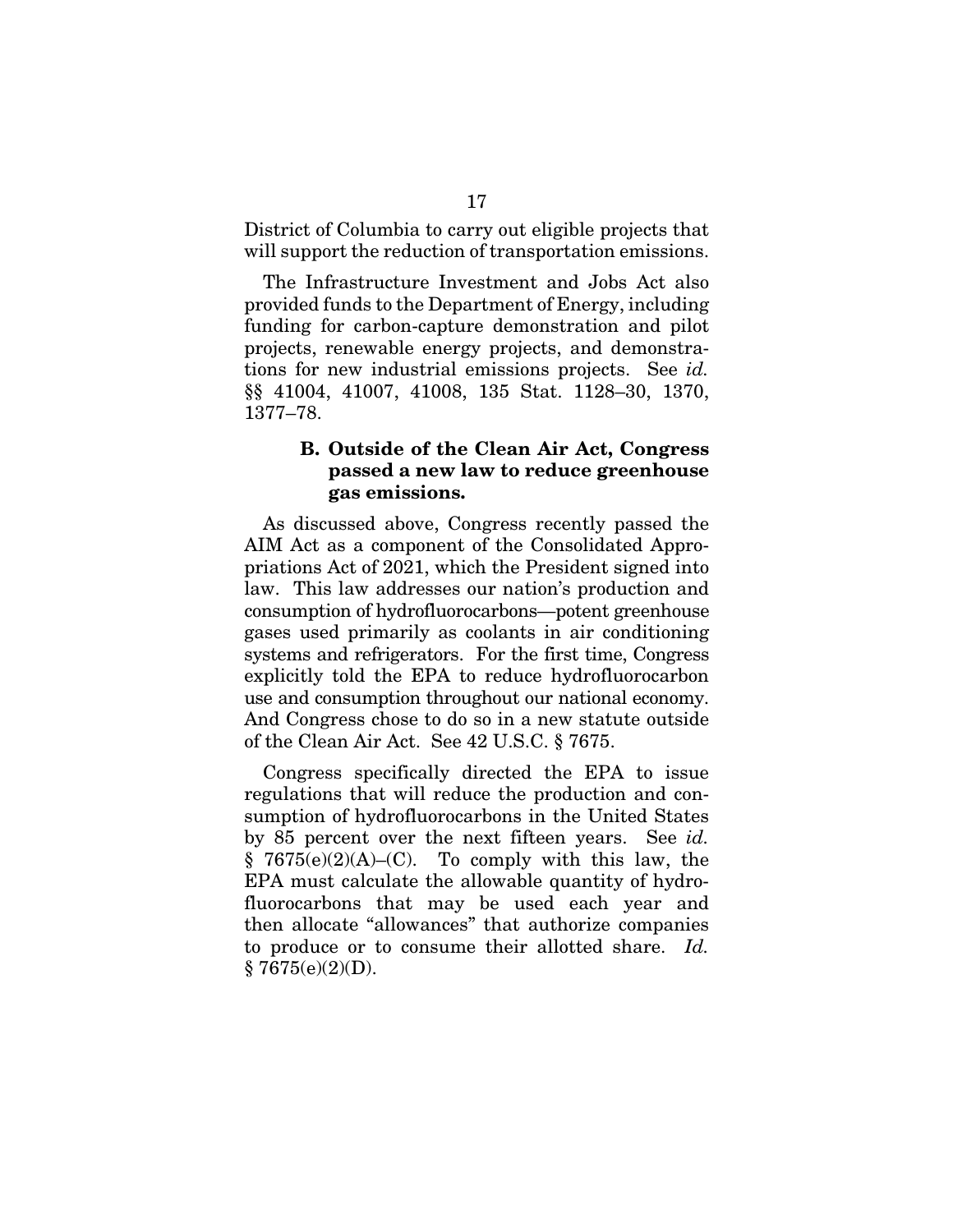Throughout the AIM Act, Congress balanced competing interests—i.e., compliance costs versus environmental benefits—and purposefully sought "to speak clearly" as it delegated authority to the EPA to decide issues "of vast economic and political significance." *Utility Air Regulatory Grp.*, 573 U.S. at 324.

For instance, Congress statutorily designated "essential uses" for hydrofluorocarbons, including a list of mandatory allocations for certain uses, such as defense sprays, metered-dose medical inhalers, and missioncritical military end uses, to guarantee supply. See 42 U.S.C. § 7675(e)(4)(B)(iv)(I).

The AIM Act also included statutory provisions allowing the EPA to designate additional applications for hydrofluorocarbons as an "essential use" in response to a petition from a private party. *Id.*  $\S 7675(e)(4)(B)(ii)$ . In considering whether to grant a petition, Congress specifically told the EPA to consider, as a relevant factor, the "*overall economic costs*" of compliance as well as "technical achievability" and "commercial demands" as the agency allocates allowances for essential use. See *id.* § 7675(e)(4)(B)(i) (emphasis added).

Additionally, Congress established statutory procedures for a party to petition the EPA to adopt an "accelerated schedule for the phasedown of production or consumption" of hydrofluorocarbons. *Id.* § 7675(f)(3)(A). And Congress again told the EPA that it "*shall*, to the extent practicable," consider "*affordability* for residential and small business consumers, safety, *consumer costs*, building codes, appliance efficiency standards, contractor *training costs*, and other relevant factors" as the agency decides whether to grant or to deny a petition. *Id.*  $\frac{8}{9}$  7675(f)(3)(C)(ii)(II) (emphasis added).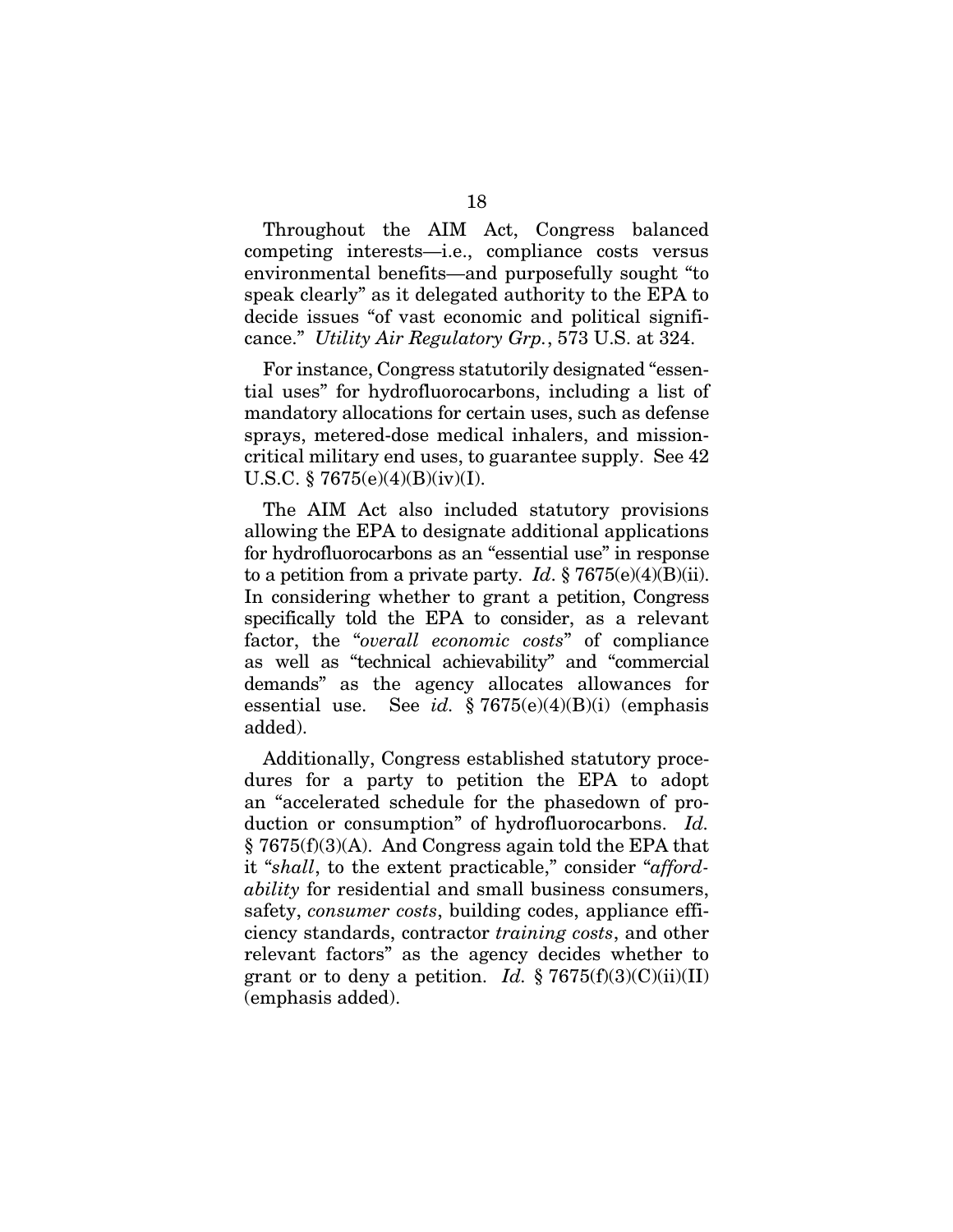Unlike the ancillary provision of the Clean Air Act, 42 U.S.C. § 7411(d), that the EPA relied on to issue its Clean Power Plan rule, Congress specifically addressed "Technology Transitions" in a separate subsection of the AIM Act. 42 U.S.C. § 7675(i). "In carrying out a rulemaking" to transition to new technology, Congress directed the EPA to evaluate carefully delineated criteria, including the "overall economic costs and environmental impacts, as compared to historical trends." *Id.* § 7675(i)(4)(C).

## C. Within the Clean Air Act, Congress has added only references to carbon dioxide and greenhouse gas emissions.

Congress passed the modern version of the Clean Air Act more than fifty years ago. In the time since, Congress has never amended the Act to require the EPA to set national carbon dioxide emission standards for the electric power sector.

In fact, Congress has added only a few references to carbon dioxide and greenhouse gas emissions to the legislative text of the Clean Air Act. Those limited references fall within provisions of the Act that are irrelevant to this case.

1. The only regulatory section of the Clean Air Act that includes a reference to carbon dioxide is Section 211(o), which is in Title II of the Act governing *moving* sources—e.g., motor vehicles. In 2005, Congress passed legislation to amend the Act to establish a renewable fuel program, and in 2007 Congress further amended the Act to revise those provisions to add references to greenhouse gases. See Energy Independence and Security Act of 2007, Pub. L. No. 110-140, § 201, 121 Stat. 1492, 1519–40.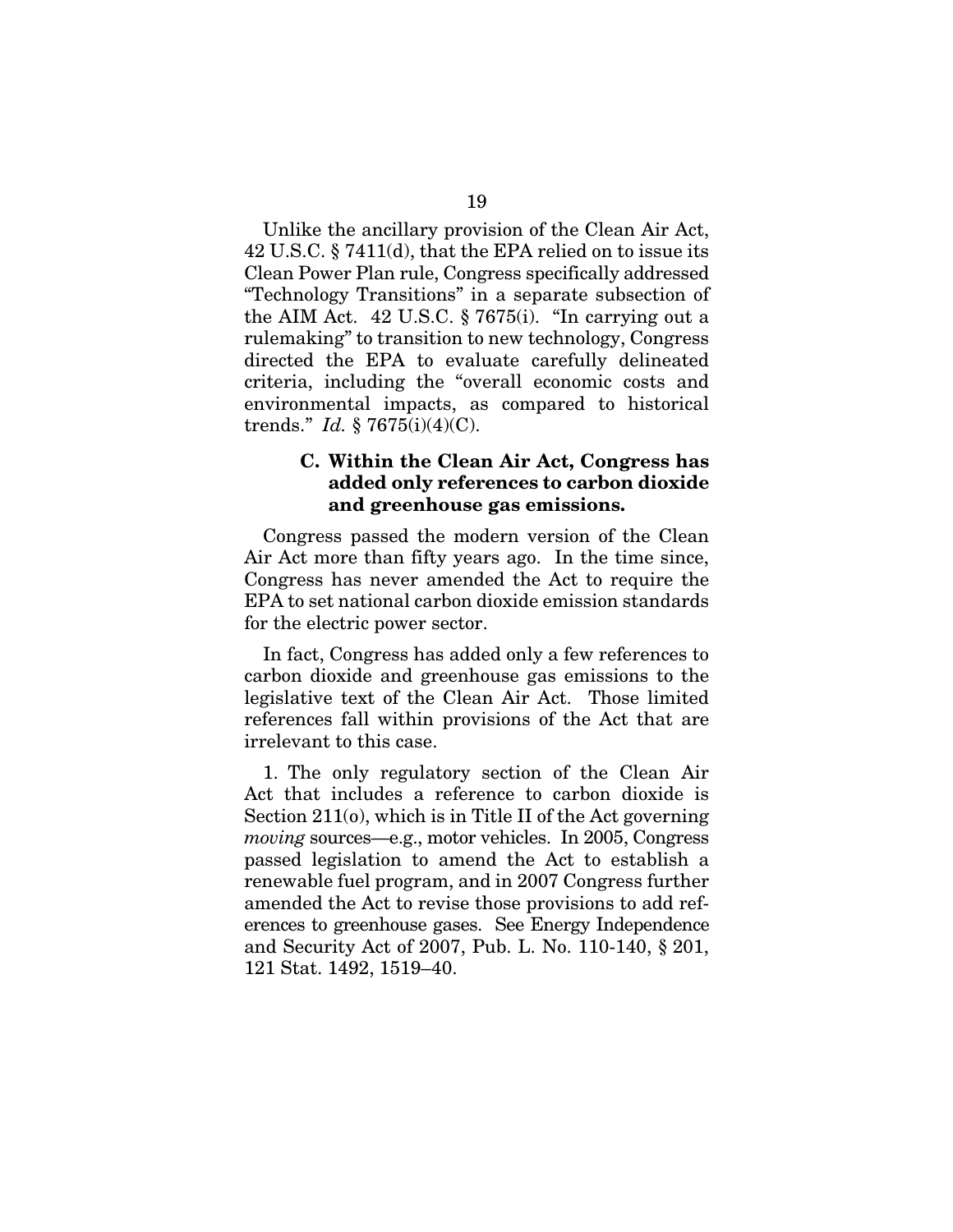In 2007, Congress amended Section 211(o) to define "greenhouse gas" as "carbon dioxide, hydrofluorocarbons, methane, nitrous oxide, perfluorocarbons, sulfur hexafluoride." 121 Stat. 1520 (codified at 42 U.S.C.  $\S 7545(0)(1)(G)$ . Congress made clear that this definition has no effect on any other provision of the Act. Nothing in Section 211(o) "shall affect or be construed to affect the regulatory status of carbon dioxide or any other greenhouse gas, or to expand or limit regulatory authority regarding carbon dioxide or any other greenhouse gas, for purposes of other provisions." 121 Stat. 1532 (codified at 42 U.S.C. § 7545(o)(12)).

Since 2007, Congress has passed no other legislation instructing the EPA to regulate carbon dioxide emissions in any other context.

2. Section 103, a nonregulatory section of the Clean Air Act, also includes references to carbon dioxide. See 42 U.S.C. § 7403(a) (requiring the EPA to establish "a national research and development program"). In 1990, Congress added the first reference to carbon dioxide in Section 103 as it relates to improvements in nonregulatory strategies and technologies for preventing or reducing "carbon dioxide, from stationary sources, including fossil fuel power plants." Pub. L. No. 101-549, § 901, 104 Stat. 2703.

In 2020, Congress added new nonregulatory references to carbon dioxide in Section 103 when it passed the USE IT Act, within the Consolidated Appropriations Act of 2021, Pub. L. No. 116-260, 134 Stat. 2243– 55. Context matters: those references apply to research "carrots," not regulatory "sticks."

The USE IT Act added references to carbon dioxide in Section 103 of the Clean Air Act merely to ensure that the EPA's research and development program